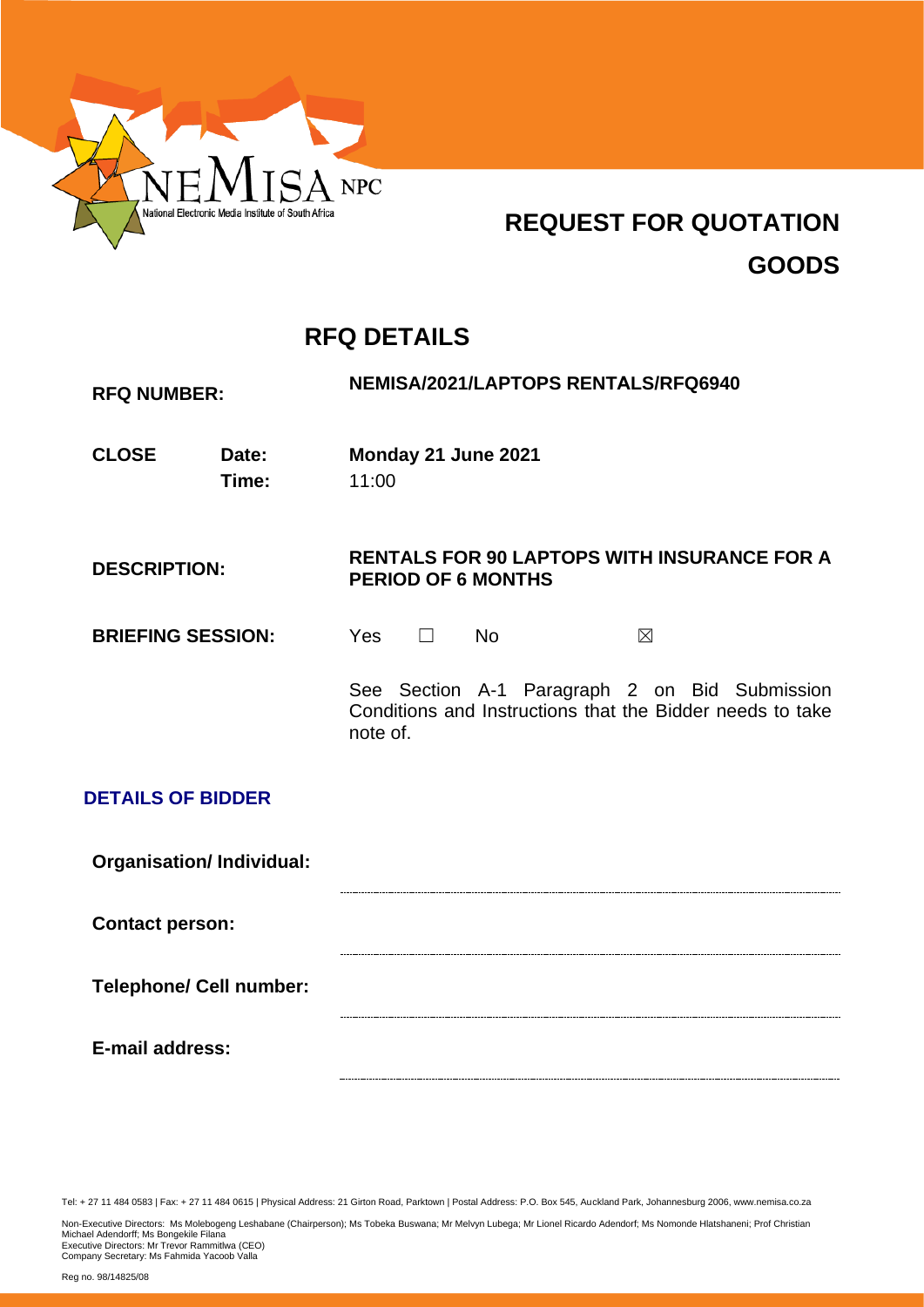## **GLOSSARY**

| Award                | Conclusion of the procurement process and final notification to the<br>effect to the successful bidder                                                                                                                          |
|----------------------|---------------------------------------------------------------------------------------------------------------------------------------------------------------------------------------------------------------------------------|
| <b>B-BBEE</b>        | Broad-based Black Economic Empowerment in terms of the Broad-<br>based Black Economic Empowerment Act, 2003 (Act No. 53 of 2003)<br>and the Codes of Good Practice issued thereunder by the<br>Department of Trade and Industry |
| <b>Bid</b>           | Written offer in a prescribed or stipulated form in response to an<br>invitation by NEMISA for the provision of goods, works or services                                                                                        |
| Contractor           | Organisation with whom NEMISA will conclude a contract and<br>potential service level agreement subsequent to the final award of<br>the contract based on this Request for Bid                                                  |
| dti                  | Department of Trade and Industry                                                                                                                                                                                                |
| <b>EME</b>           | Exempted Micro Enterprise in terms of the Codes of Good Practice                                                                                                                                                                |
| GCC                  | <b>General Conditions of Contract</b>                                                                                                                                                                                           |
| IP                   | <b>Intellectual Property</b>                                                                                                                                                                                                    |
| <b>NEMISA</b>        | National Electronic Media Institute of South Africa (SOC) Ltd                                                                                                                                                                   |
| <b>Original Bid</b>  | Original document signed in ink, or<br>Copy of original document signed in ink, or<br>Submitted Facsimile of original document signed in ink                                                                                    |
| Originally certified | To comply with the principle of originally certified, a document must<br>be both stamped and signed in original ink by a commissioner of<br>oaths.                                                                              |
| <b>SCM</b>           | <b>Supply Chain Management</b>                                                                                                                                                                                                  |
| <b>SLA</b>           | Service Level Agreement                                                                                                                                                                                                         |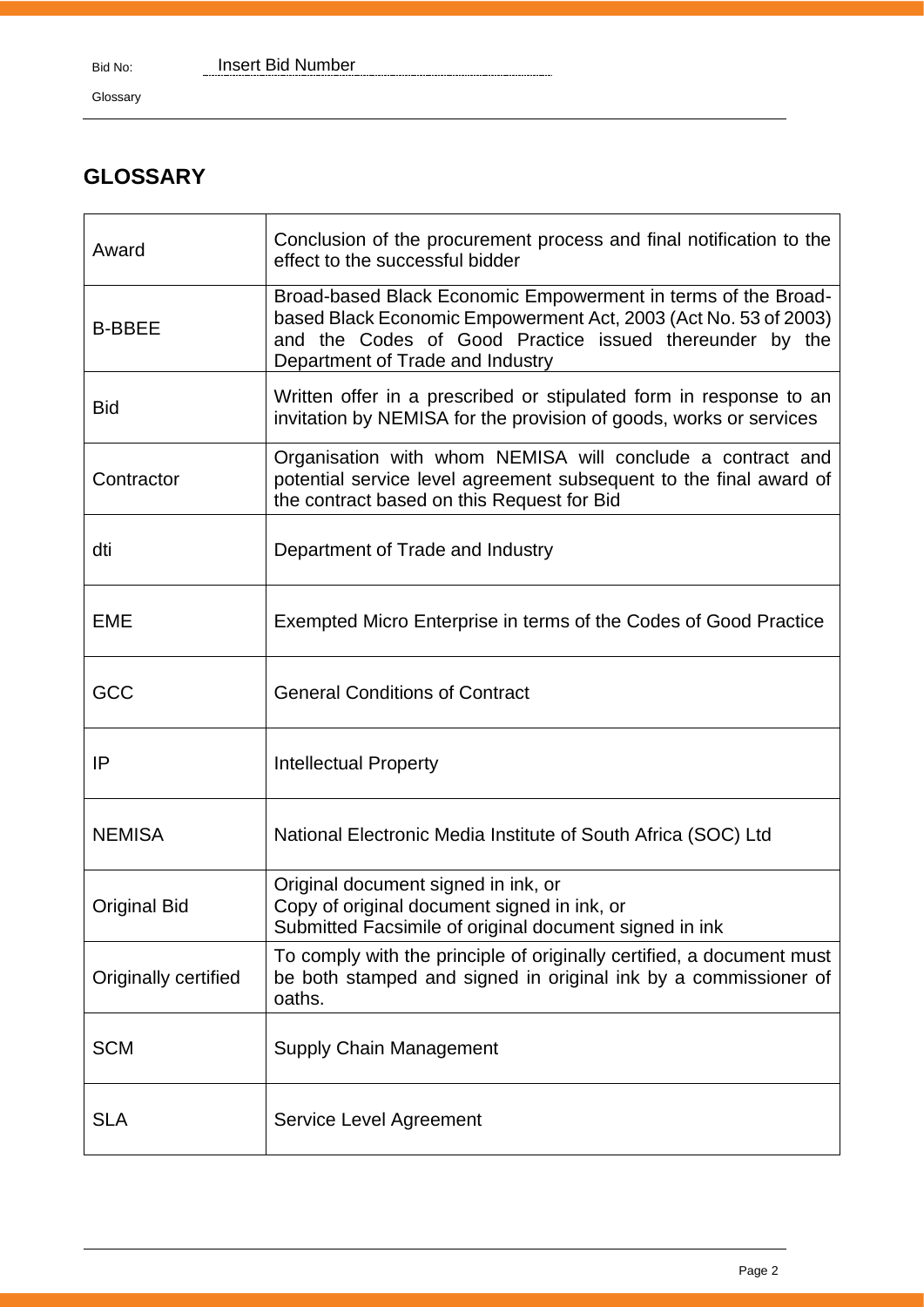#### **DOCUMENTS IN THIS QUOTATION DOCUMENT PACK**

Bidders are to ensure that they have received all pages (pp 42) of this document, which consist of the following sections:

#### **SECTION A**

**Note: Documents in this section are for information to/instruction of bidders and must not be returned with bids.**

- □ Section A 1: Quote Submission Conditions and Instructions
- □ Section A 2: Evaluation Process/Criteria
- □ Section A 3: Contract Form (Rendering of Services) (Parts 1 & 2)/Letter of Acceptance/Formal Contract (The pro forma contract is only included for Bidders to take note of the contents of the contract that will be entered into with the successful contractor)

#### **SECTION B**

**Note: Documents in this section must be completed and returned or supplied with bids.**

- □ Section B 1: Special Conditions of Bid and Contract: Special conditions that the Bidder needs to accept
- □ Section B 2: Declaration of Interest
- $\Box$  Section B 3: Declaration of Bidder's past SCM practices
- □ Section B 4: Certificate of Independent Bid Determination
- Section B 5: Preference Points Claim Form in terms of the Preferential Procurement Regulations, 2011
- **T** Section B 6: Invitation to Bid
- □ Section B 7: Pricing Schedule (Goods)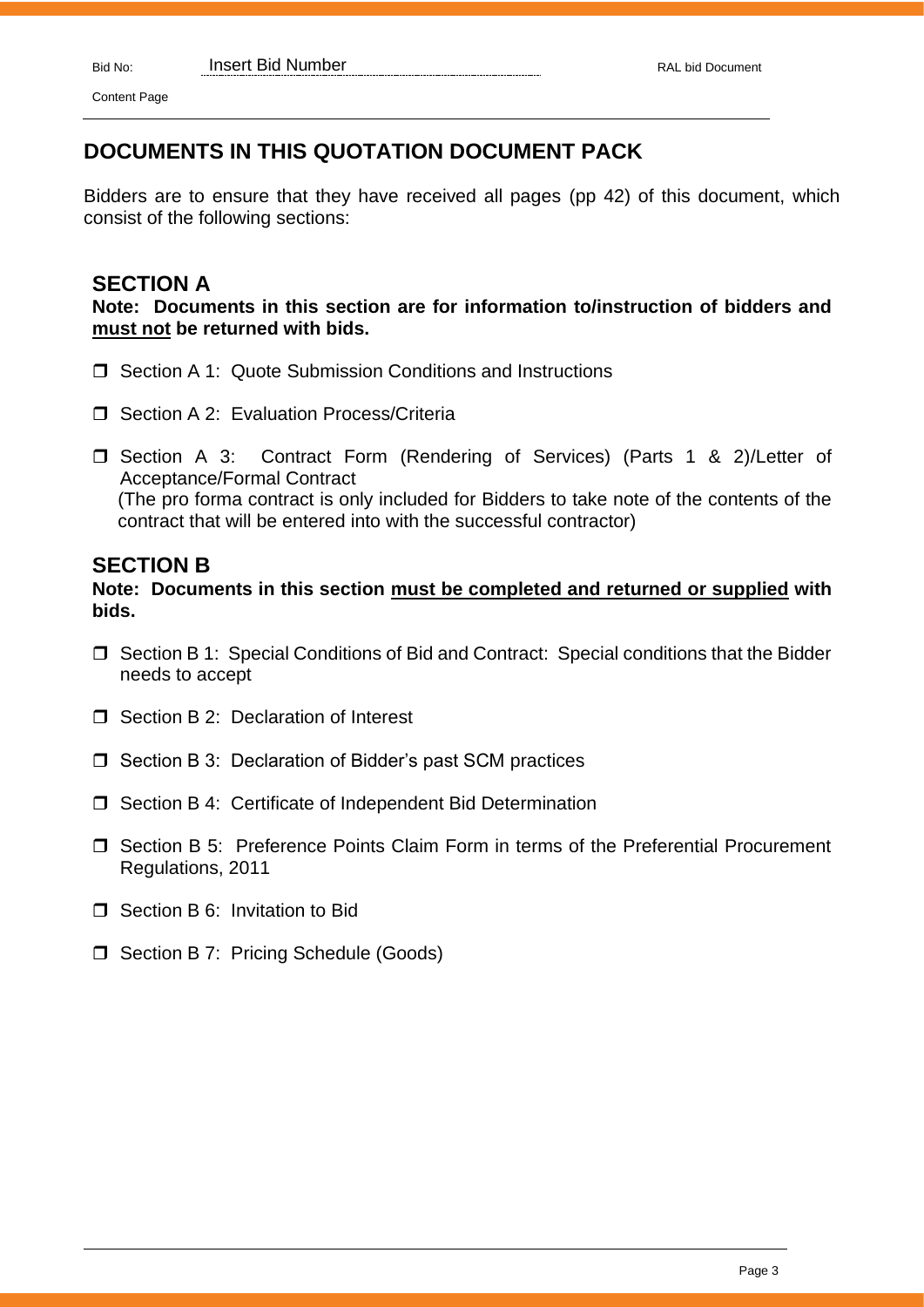# **SECTION A**

# **(This section must not be returned as part of the bid document)**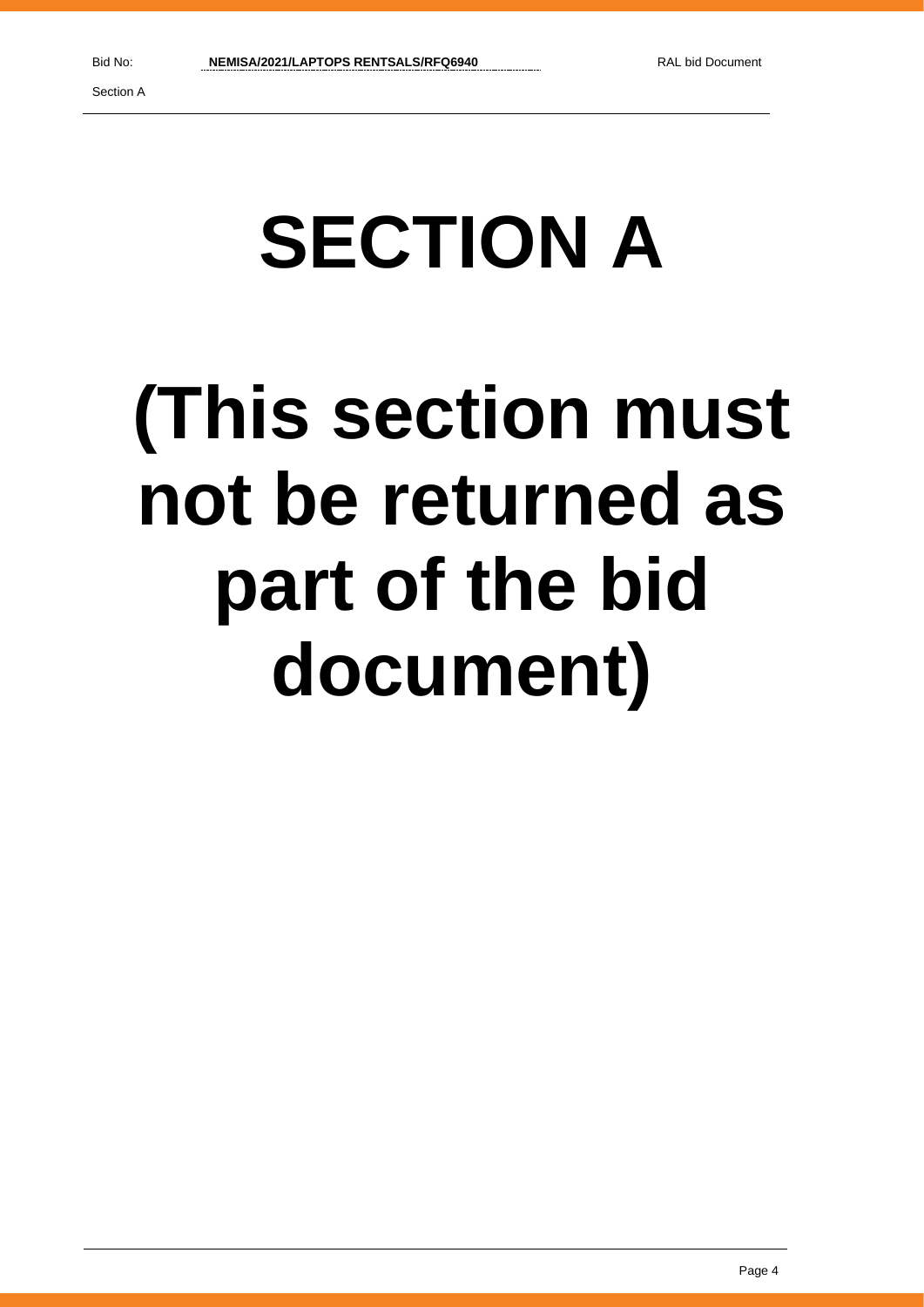Section A 1: Bid Submission Conditions and Instructions

#### **QUOTATION SUBMISSION CONDITIONS AND INSTRUCTIONS**

#### **CONDITIONS AND INSTRUCTIONS THAT BIDDERS NEED TO TAKE NOTE OFF.**

#### **1 FRAUD AND CORRUPTION**

1.1 All providers are to take note of the implications of contravening the Prevention and Combating of Corrupt Activities Act, Act No 12 of 2004 and any other Act applicable.

#### 2 **BRIEFING SESSION**

2.1 No briefing session will be held.

#### **3 CLARIFICATIONS/ QUERIES**

3.1 Any clarification required by a Bidder regarding the meaning or interpretation of the Terms of Reference, or any other aspect concerning the bid, is to be requested in writing (letter, facsimile or e-mail) from Funeka Tutshana by not later than Thursday 27 May 2021. A reply will be forwarded within three (3) working days. Telephonic requests for clarification will not be accepted. If appropriate, the clarifying information will be made available to all Bidders by e-mail only. The bid number should be mentioned in all correspondence.

Contact details for Funeka Tutshana: Facsimile: 011 484 0615 Telephone: 011 484 0583 E-Mail: [scm@nemisa.co.za](mailto:scm@nemisa.co.za)

#### **4 SUBMITTING BIDS**

4.1 One (1) original document must be handed in/delivered to:

DELIVERED TO THE NEMISA 21 Girton Road RECEPTION DESK SITUATED Parktown AT: Johannesburg

OR

**\*** POSTED TO: Box 545

Auckland Park **Johannesburg** 2006

#### *No faxed bids will be accepted*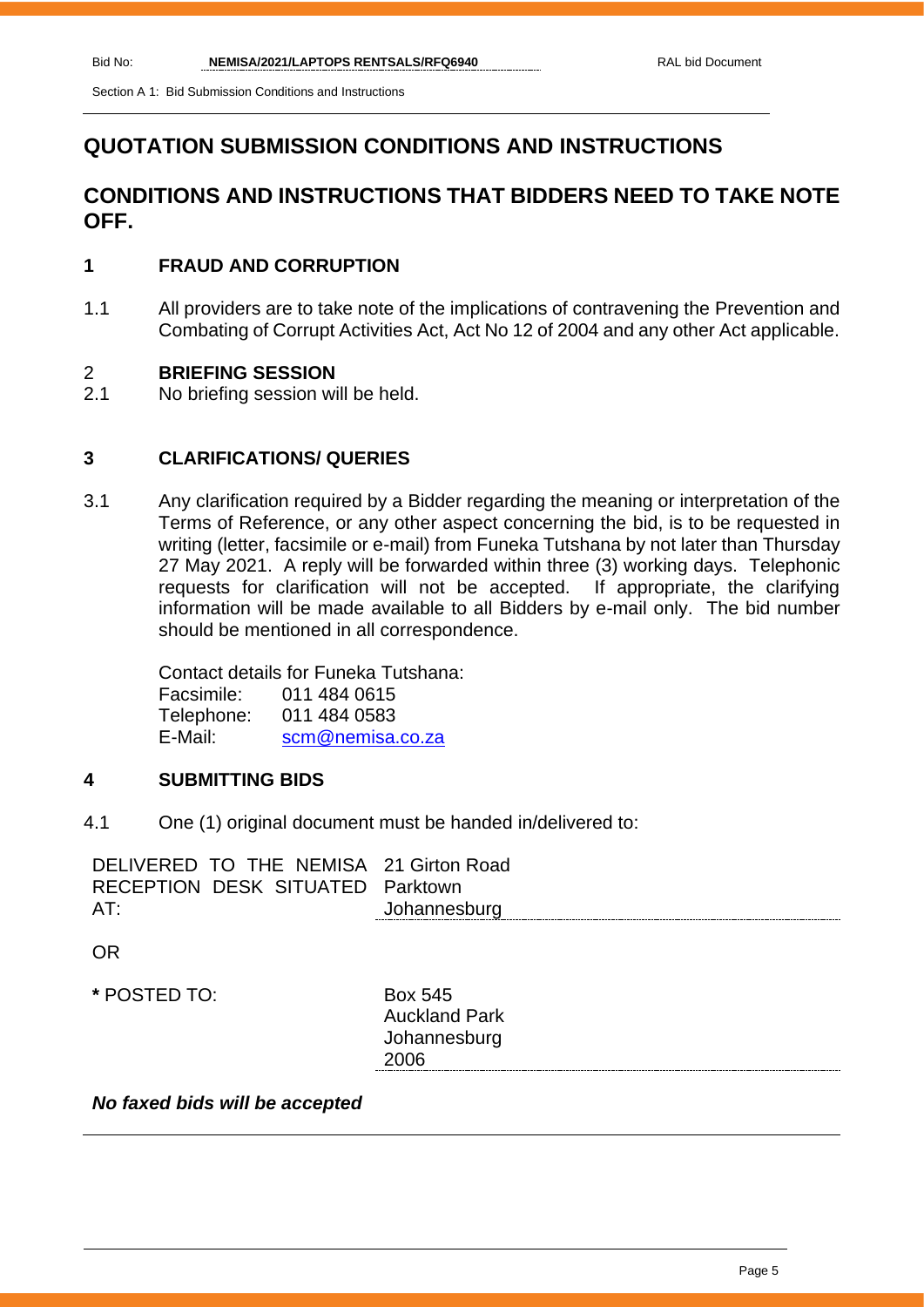Section A 1: Bid Submission Conditions and Instructions

**Bidders should ensure that bids are delivered to NEMISA before the closing date and time to the correct physical address. If the bid is late, it will not be accepted for consideration.**

#### **\* Refer to Paragraph 5 below**

- $\Box$  Bids can be delivered and deposited into the tender box or handed in at reception any time during office hours (08:30 to 16:30 Mondays to Fridays) before or on the closing date.
- $\Box$  All bids must be submitted on the official forms (not to be re-typed).
- 4.2 Bids should be submitted in a sealed envelope, marked with:
	- □ Bid number (NEMISA/2021/LAPTOPS RENTSALS/RFQ6940
	- □ Closing date and time (Monday 21 June 2021 @ 11:00)
	- $\Box$  The name and address of the Bidder.
- 4.3 Documents submitted on time by bidders shall not be returned.

#### **5 LATE BIDS**

- 5.1 Bids received late shall not be considered. A bid will be considered late if it arrived even one second after 11:00 or any time thereafter. The tender (bid) box shall be closed at exactly 11:00 and bids arriving late will not be considered under any circumstances. Bids received late shall be returned unopened to the bidder. Bidders are therefore strongly advised to ensure that bids be despatched allowing enough time for any unforeseen events that may delay the delivery of the bid.
- 5.2 The official Telkom time, which can be observed by dialling 1026 from any phone, will be used to verify the exact closing time.
- 5.3 Bids sent to the NEMISA via normal post or any other mechanism shall be deemed to be received at the date and time of arrival at the NEMISA premises (tender/bid box or reception). Bids received at the physical address after the closing date and time of the bid, shall therefore be deemed to be received late.

#### **6 PAYMENTS**

- 6.1 NEMISA will pay the Contractor the fees set out in the final contract according to the table of deliverables. No additional amounts will be payable by the NEMISA to the Contractor.
- 6.1.1 The Contractor shall from time to time during the duration of the contract, invoice NEMISA for the services rendered.
- 6.1.2 The invoice must be accompanied by supporting source document(s) containing detailed information, as NEMISA may reasonably require, for the purposes of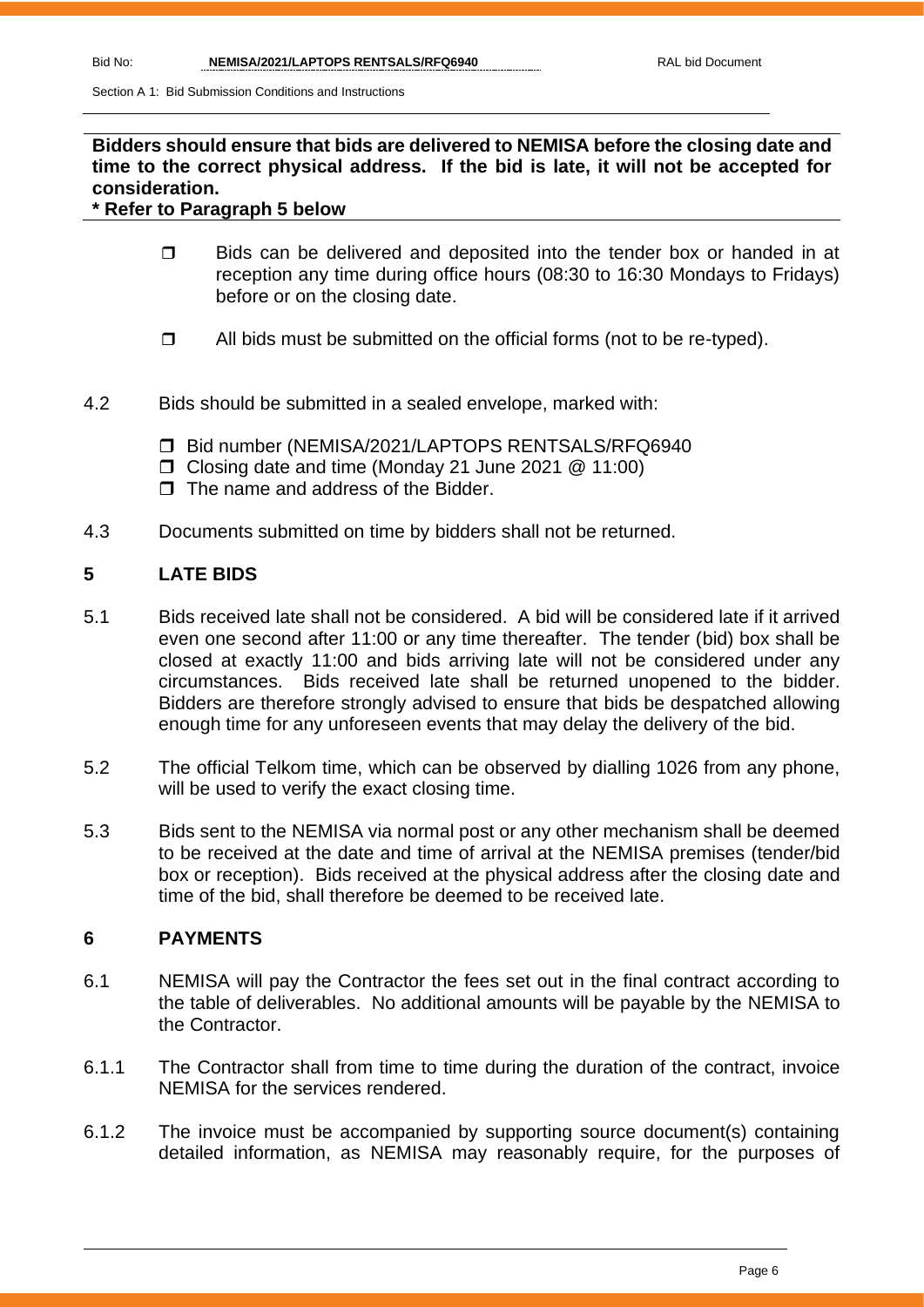Section A 1: Bid Submission Conditions and Instructions

establishing the specific nature, extent and quality of the services which were undertaken by the Contractor.

- 6.1.3 No payment will be made to the Contractor unless an original tax invoice complying with section 20 of the VAT Act No 89 of 1991, as amended, has been submitted to NEMISA.
- 6.1.4 Payment shall be made by bank transfer into the Contractor's back account normally 30 days after receipt of an acceptable, original, valid tax invoice. Money will only be transferred into a South African bank account. (Banking details must be submitted as soon as the bid is awarded).
- 6.2 The Contractor shall be responsible for accounting to the appropriate authorities for its income tax, VAT or other moneys required to be paid in terms of the applicable law.

#### **7 GENERAL CONDITIONS OF CONTRACT**

7.1 The General Conditions of Contract must be accepted. The GCC can be downloaded from the Treasury Website. Please refer to the link below:

[http://www.treasury.gov.za/divisions/ocpo/sc/GeneralConditions/General%20Cond](http://www.treasury.gov.za/divisions/ocpo/sc/GeneralConditions/General%20Conditions%20of%20Contract.pdf) [itions%20of%20Contract.pdf](http://www.treasury.gov.za/divisions/ocpo/sc/GeneralConditions/General%20Conditions%20of%20Contract.pdf)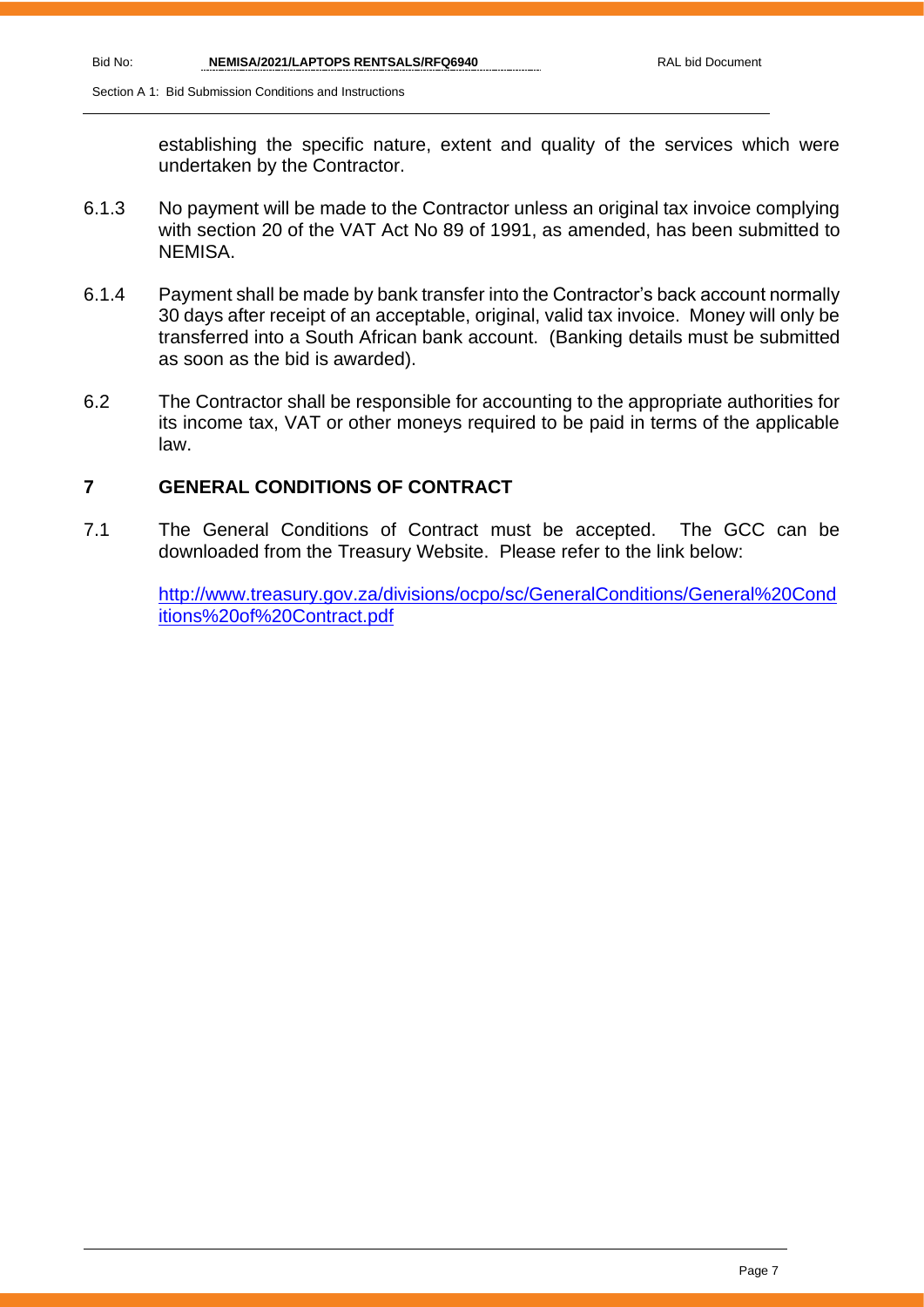Section A 2: Evaluation Process/ Criteria

#### **LAPTOPS SPECIFICATIONS**

#### **Background**

NEMISA seeks to appoint a supplier for the rental of laptops for the rollout of the YaRona project in Limpopo, North West, and Eastern Cape provinces. The lease agreement will be entered into for a period of 6 months starting in July 2021.

#### **Scope of the work**

The successful bidder will be expected to supply a total of 90 laptops with accessories and insurance for the project, of which 30 will be delivered to a specified location in each province.

**Operating system:** Windows 10 Pro **Processor family:** 6th Gen Intel® Core™ i5 Processor

**Memory:** 8 GB RAM

**Optical drive:** Not required

**Internal Storage:** 250 GB PCIe® SSD

**Display:** 39.8 cm (15.6") diagonal FHD Display

**Graphics (integrated):** Intel® integrated Graphics

**Camera:** HD IR webcam

**Wireless: Integrated** Intel® Wi-Fi

**Battery type:** Long Life 3-cell, 56 Wh Li-ion

**Energy efficiency:** ENERGY STAR® certified

#### **ADDITIONAL REQUIREMENTS**

#### **Insurance and Tech Support**

Notebook insurance against theft and damage (Insurance schedule to be included in the proposal indicating excess amounts stipulated in Rands) HDD Data Wipe Telephonic support during business hours Next business day hardware support/replacement

#### **Accessories**

USB Mouse Notebook Bag Notebook Power Adapter Solid State Drive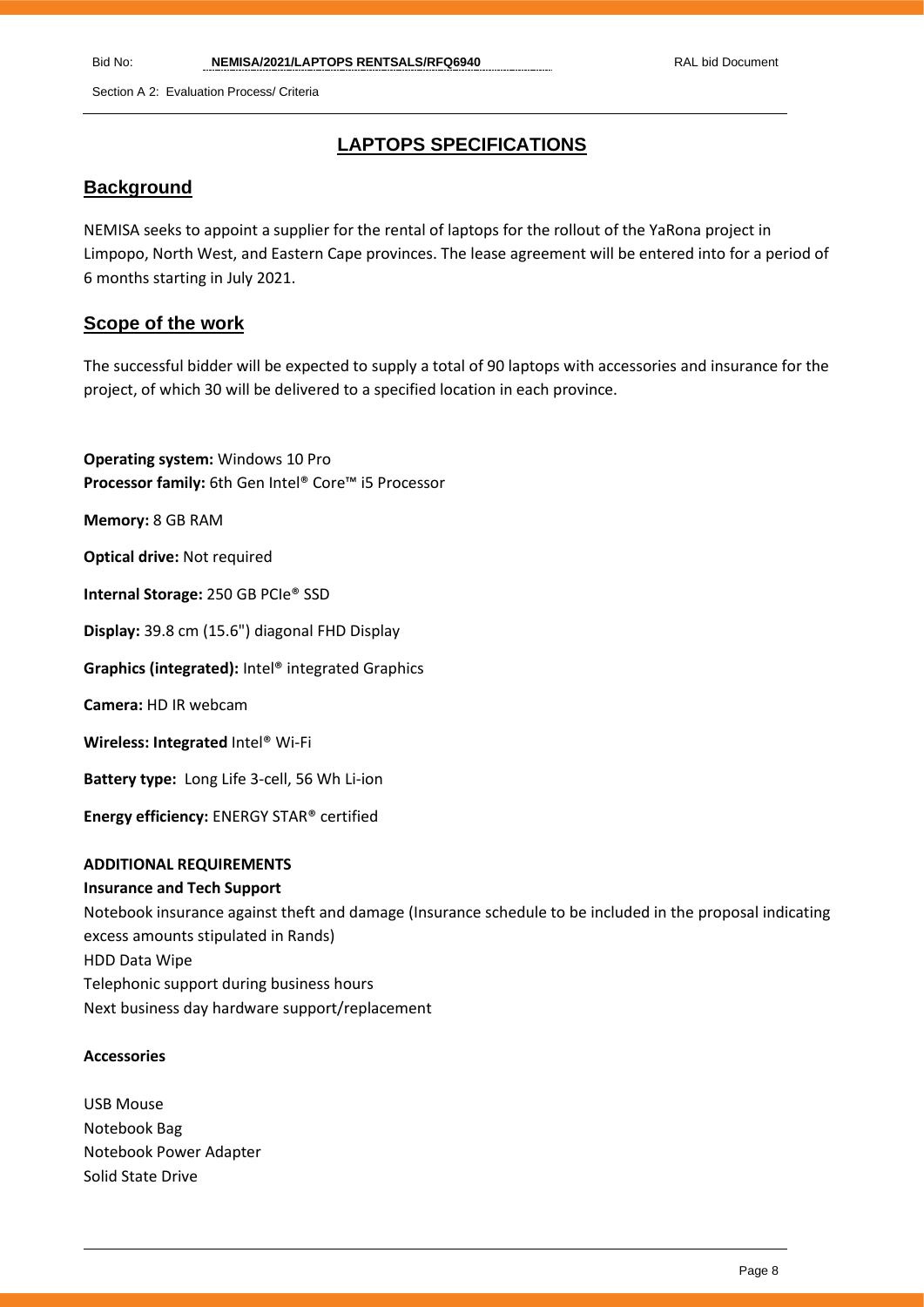Section A 2: Evaluation Process/ Criteria

The bidders will be required to send the specs of the laptops on offer to make comparison with our requirements i.e. model number or manufacturers brochure.

The pricing schedule must include all the items above and delivery costs to the provinces identified. The project rollout is expected to commence on 01 July until 31 December 2021.

#### **ALL BIDDERS MUST TAKE NOTE OF THE EVALUATION PROCESS THAT WILL BE FOLLOWED**

#### **1 EVALUATION PROCESS**

#### **1.1 PRE-QUALIFICATION**

No Pre-Qualification required for this RFQ.

#### **1.2 COMPLIANCE WITH MINIMUM REQUIREMENTS**

1.2.1 All bids duly lodged as specified in the Request for Bid will be examined to determine compliance with bid requirements and conditions. Bids with obvious deviations from the requirements/conditions will be eliminated from further consideration.

Failure to comply with or submit any one of the following items, will render a bid nonresponsive and will not be evaluated further.

| <b>Reference</b> | <b>Description</b>                                                                     |  | <b>Compliant?</b> |  |
|------------------|----------------------------------------------------------------------------------------|--|-------------------|--|
|                  |                                                                                        |  | <b>NO</b>         |  |
| Part 1           | Signed Special Conditions of Bid and Contract                                          |  |                   |  |
| Part 2           | <b>Tax Compliance Requirements</b>                                                     |  |                   |  |
| Part 3           | Completed and signed Declaration of Interest                                           |  |                   |  |
| Part 4           | Completed and signed Declaration of Bidder's past Supply<br>Chain Management practices |  |                   |  |
| Part 5           | Completed and signed Certificate of Independent Bid<br>Determination                   |  |                   |  |
| Part 7           | Completed and signed Invitation to Bid                                                 |  |                   |  |
| Part 8           | <b>Completed Pricing Schedule</b>                                                      |  |                   |  |
| Part 9           | <b>Completed Specifications</b>                                                        |  |                   |  |
| Part 10          | Proof of registration on the CSD                                                       |  |                   |  |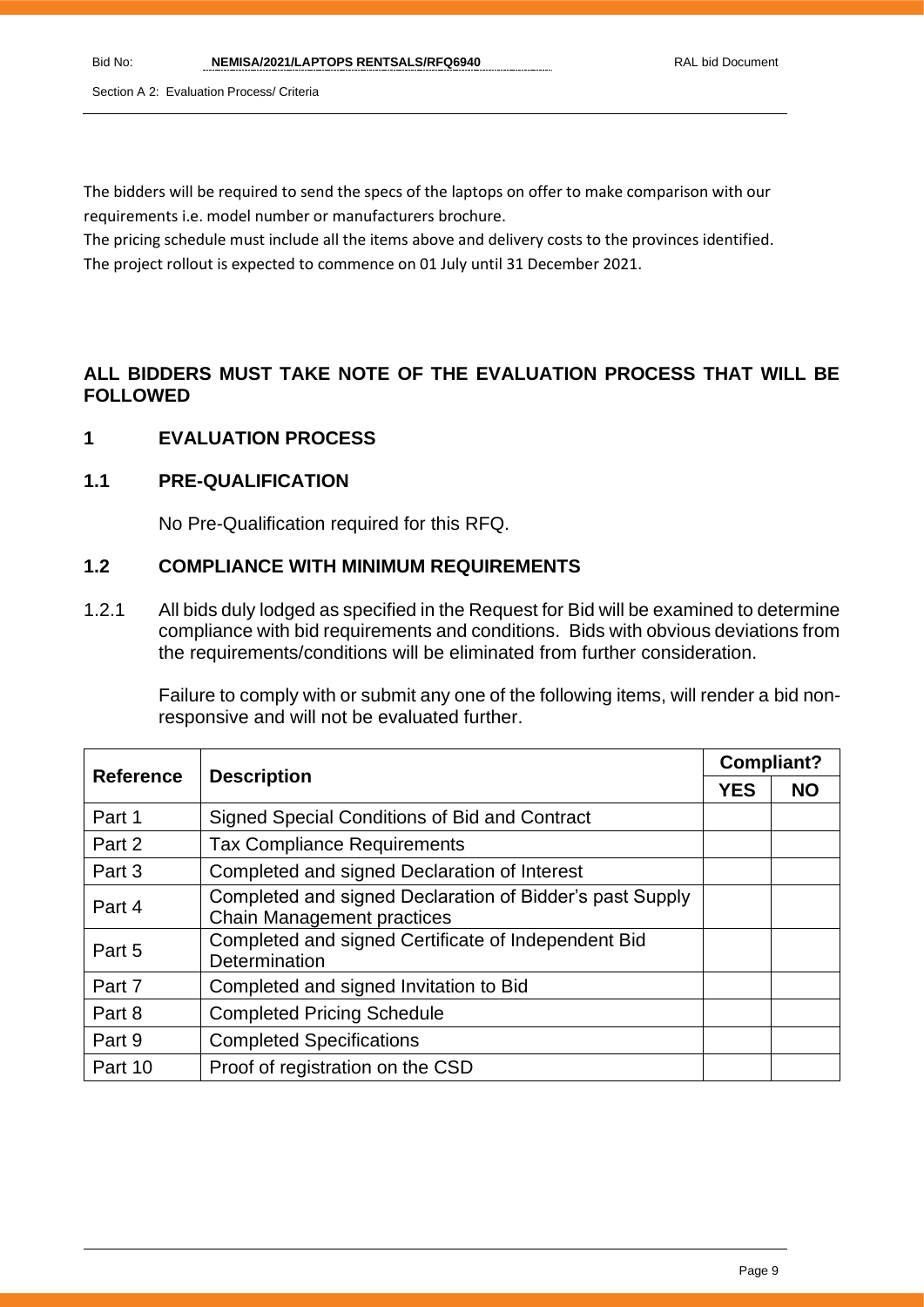Section A 2: Evaluation Process/ Criteria

#### **1.3 COMPLIANCE WITH MINIMUM SPECIFICATION REQUIREMENTS**

All remaining bids will be assessed in terms of compliance with the minimum specification requirements.

Bids which do not comply with the minimum specification requirements will be eliminated from further consideration.

#### **1.4 PRICE AND B-BBEE STATUS LEVEL POINTS**

- 1.4.1 All remaining bids will be evaluated as follows:
- 1.4.2 The 80/20 preference point system will be applied. Points for price and B-BBEE status level certificate will be awarded in accordance with the stipulations in the Preference Point Claim Form in terms of the Preferential Procurement Regulations, 2017.
- 1.4.3 If appropriate, implied contract price adjustments will be made to the cost proposals of all remaining bids.
- 1.4.4 The point scored for the B-BBEE status level certificate for each acceptable bid will now be added to the price point.
- 1.4.5 The Evaluation Committee may recommend that the contract be awarded to the bidder obtaining the highest aggregate mark as determined by 1.4.4 or to a lower scoring bid on justifiable grounds.

#### **1.5 ADJUDICATION OF BID**

1.5.1 The relevant award structure will consider the recommendations and make the final award. The successful bidder will usually be the service provider scoring the highest number of points or it may be a lower scoring bid on justifiable grounds or no award at all.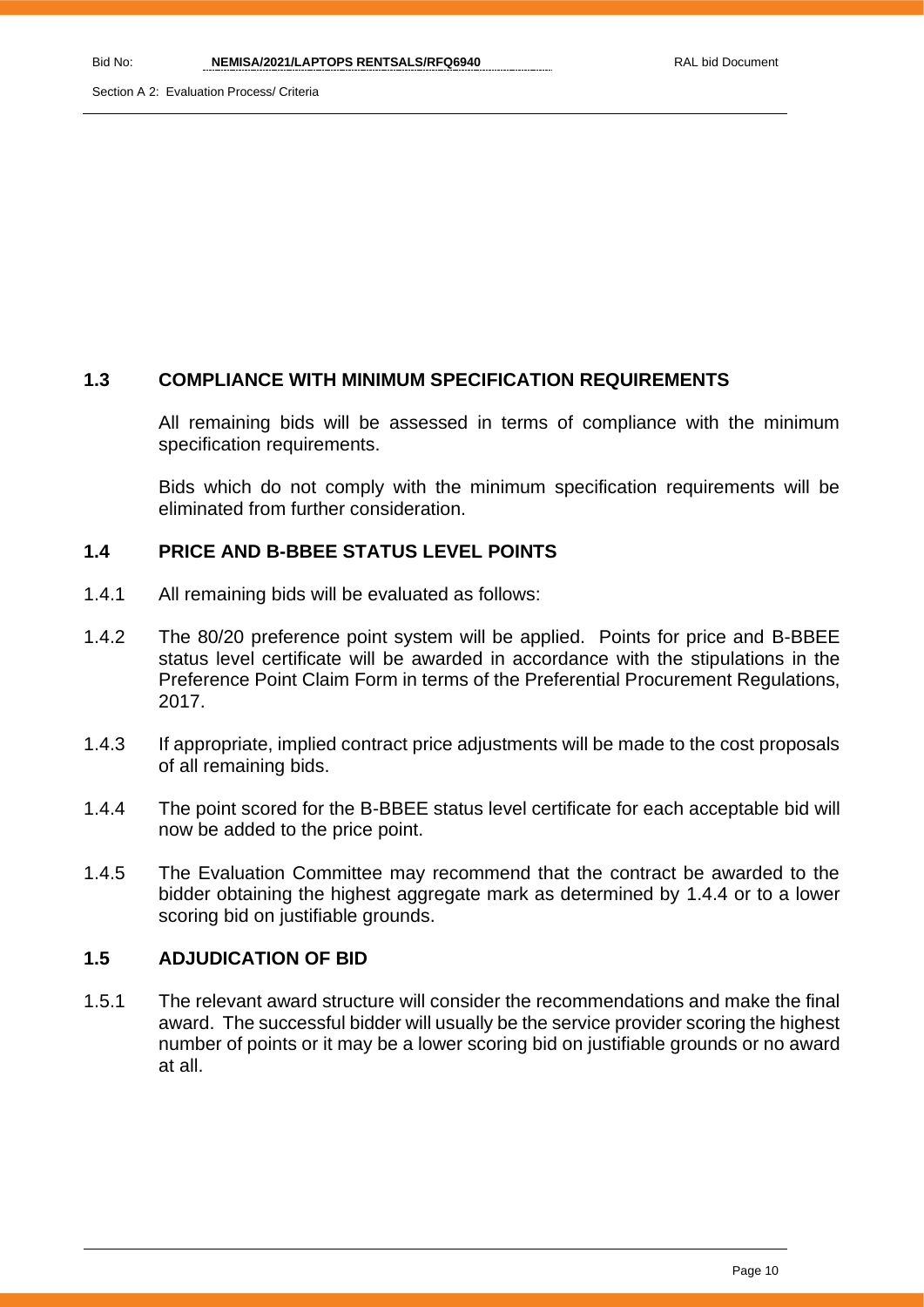#### **CONTRACT FORM: RENDERING OF SERVICES**

THIS FORM MUST BE FILLED IN DUPLICATE BY BOTH THE SERVICE PROVIDER (PART 1) AND THE PURCHASER (PART 2). BOTH FORMS MUST BE SIGNED IN THE ORIGINAL SO THAT THE SERVICE PROVIDER AND THE PURCHASER WOULD BE IN POSSESSION OF ORIGINALLY SIGNED CONTRACTS FOR THEIR RESPECTIVE RECORDS.

#### **PART 1 (TO BE FILLED IN BY THE SERVICE PROVIDER)**

- 1. I/we hereby undertake to render services described in the attached bidding documents to NEMISA in accordance with the requirements and task directives/proposals specifications stipulated in Bid Number NEMISA/2021/LAPTOPS RENTSALS/RFQ6940 at the price/s quoted. My/our offer/s remain binding upon me/us and open for acceptance by the Purchaser during the validity period indicated and calculated from the closing date of the bid.
- 2. The following documents shall be deemed to form and be read and construed as part of this agreement:
- 2.1 Bidding documents, viz
	- $\Box$  Invitation to bid
	- $\Box$  Tax clearance certificate
	- $\Box$  Pricing schedule(s)
	- □ Filled in terms of reference/task directive/proposal
	- □ Preference claims for Broad Based Black Economic Empowerment Status Level of Contribution in terms of the Preferential Procurement Regulations 2017;
	- $\Box$  Declaration of interest
	- D Declaration of bidder's past SCM practices
	- □ Special Conditions of Contract
- 2.2 General Conditions of Contract
- 2.3 Other (specify)
- 3. I/we confirm that I/we have satisfied myself as to the correctness and validity of my/our bid; that the price(s) and rate(s) quoted cover all the services specified in the bidding documents; that the price(s) and rate(s) cover all my obligations and I accept that any mistakes regarding price(s) and rate(s) and calculations will be at my own risk.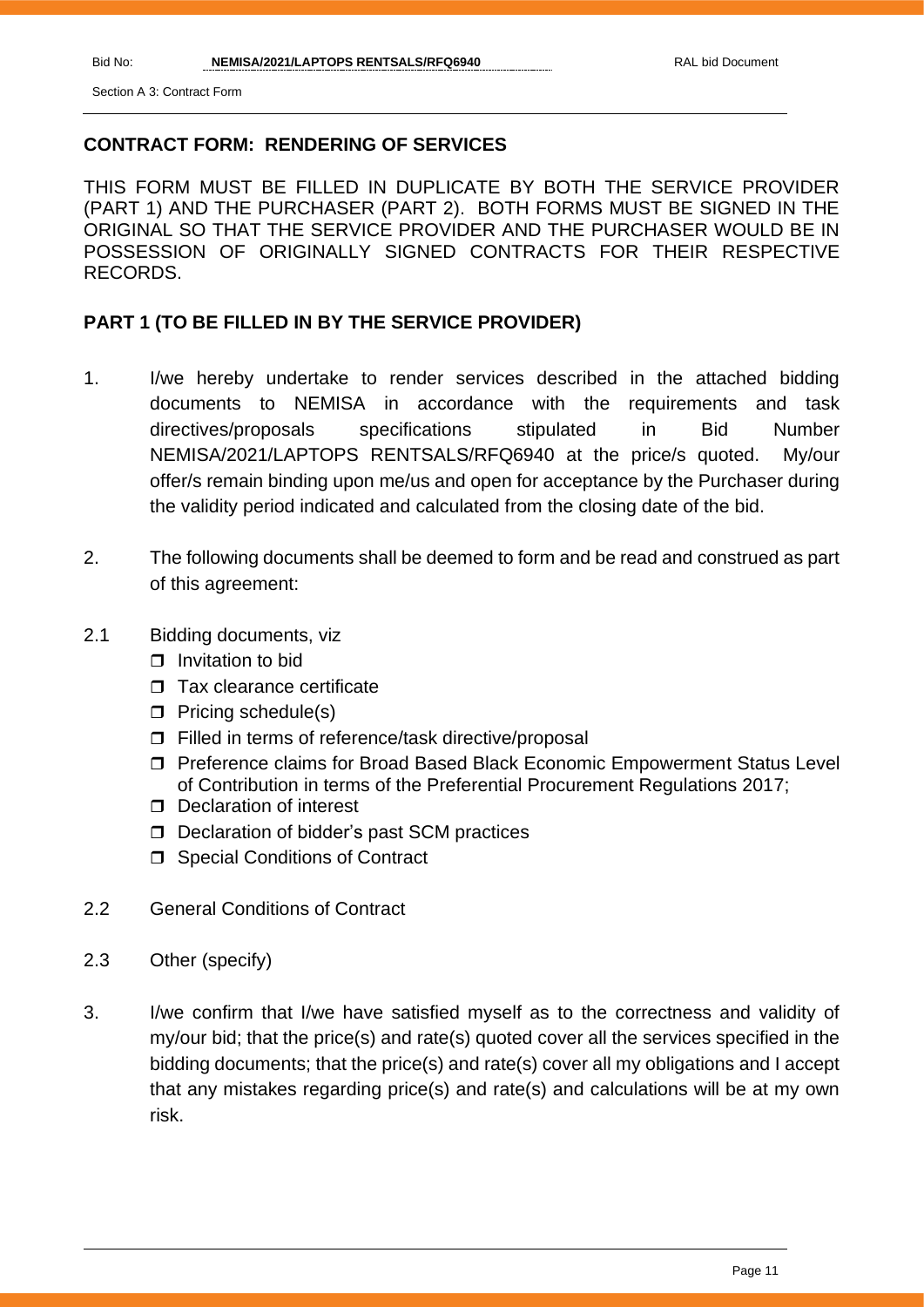- 4. I/we accept full responsibility for the proper execution and fulfilment of all obligations and conditions devolving on me/us under this agreement as the principal liable for the due fulfilment of this contract.
- 5. I/we declare that I/we have no participation in any collusive practices with any bidder or any other person regarding this or any other bid.
- 6. I confirm that I am duly authorised to sign this contract.

| NAME (PRINT)<br>------------------------- |  | <b>WITNESSES</b> |  |
|-------------------------------------------|--|------------------|--|
| <b>CAPACITY</b>                           |  |                  |  |
| <b>SIGNATURE</b>                          |  | r                |  |
| <b>NAME</b><br>ΩE<br><b>FIRM</b>          |  | DATE:            |  |
| <b>DATE</b>                               |  |                  |  |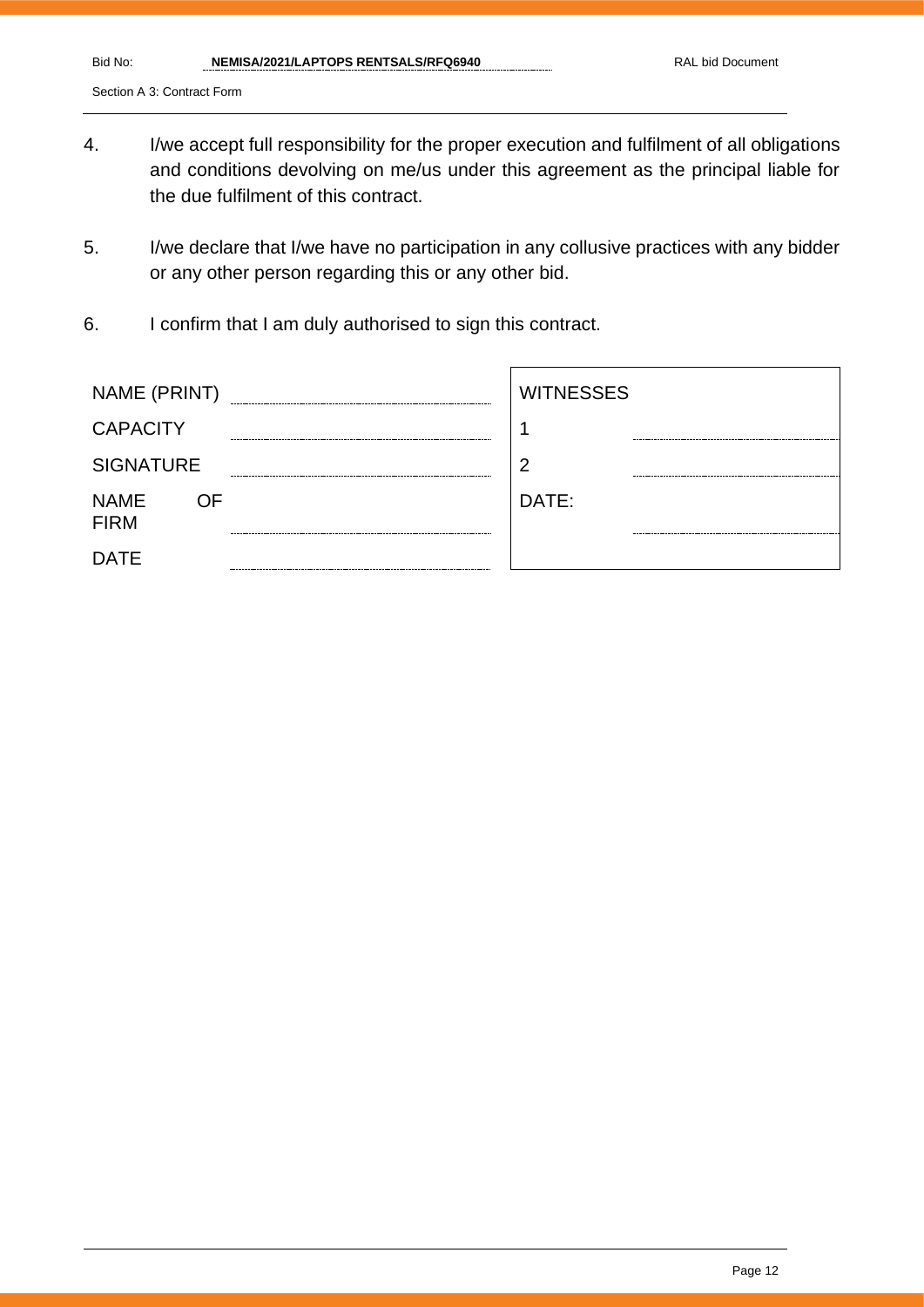#### **CONTRACT FORM: RENDERING OF SERVICES**

#### **PART 2 (TO BE FILLED IN BY THE PURCHASER)**

- 1. I …………………………………………………….……………… in my capacity as …………………………………………….. accept your bid under reference number ……………………………………………. dated ……………………………………. for the rendering of services indicated hereunder and/or further specified in the annexures.
- 1. An official order indicating service delivery instructions is forthcoming.
- 2. I undertake to make payment for the services rendered in accordance with the terms and conditions of the contract within 30 (thirty) days after receipt of an invoice.

| <b>DESCRIPTION OF SERVICE</b> | <b>PRICE</b><br>INCL) | (VAT | <b>COMPLETION</b><br><b>DATE</b> | <b>B-BBEE STATUS</b><br><b>LEVEL</b><br><b>OF</b><br><b>CONTRIBUTION</b> |
|-------------------------------|-----------------------|------|----------------------------------|--------------------------------------------------------------------------|
|                               |                       |      |                                  |                                                                          |
|                               |                       |      |                                  |                                                                          |
|                               |                       |      |                                  |                                                                          |

3. I confirm that I am duly authorised to sign this contract.

**SIGNED** AT ON NAME (PRINT) **SIGNATURE**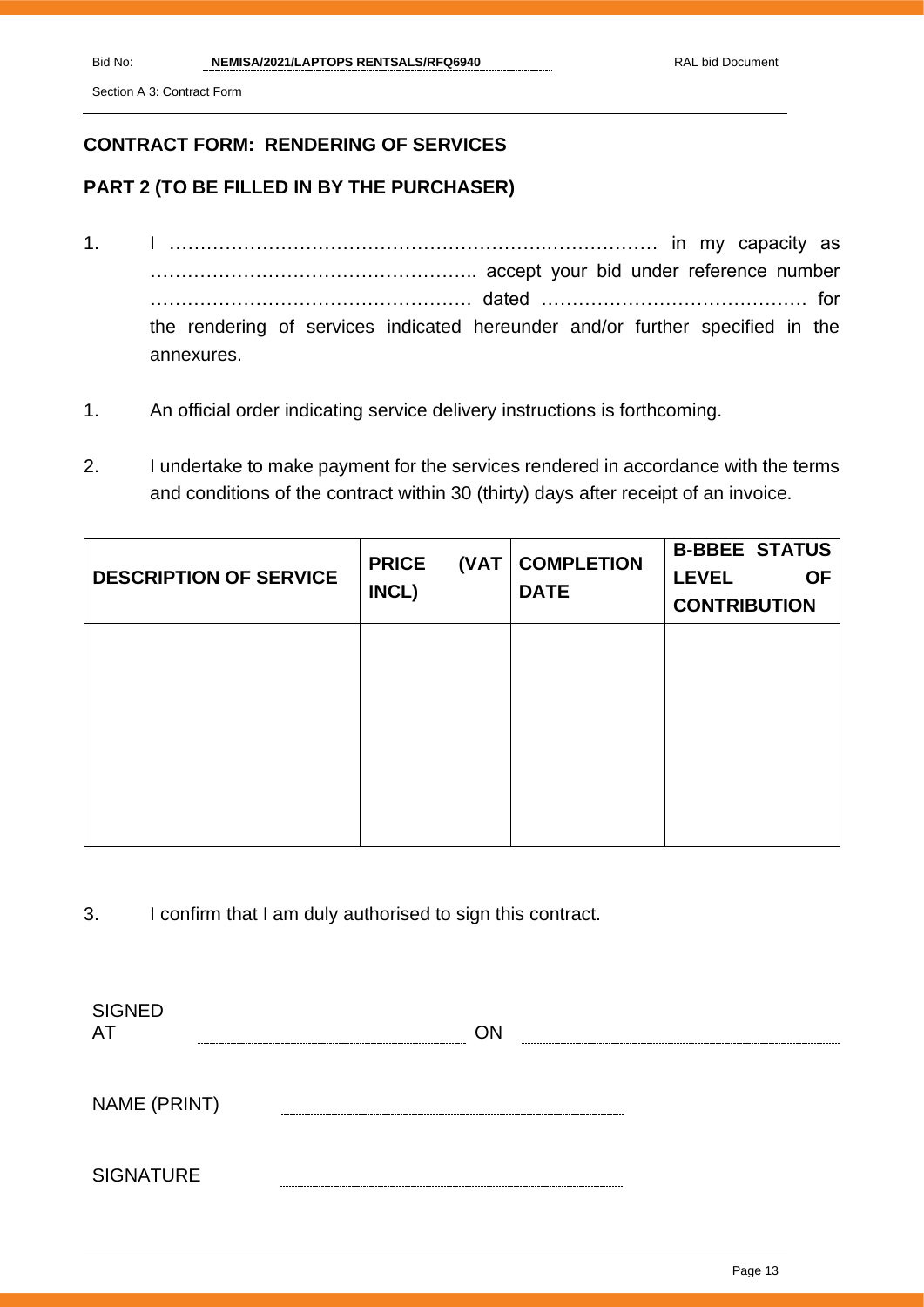### **OFFICIAL STAMP**

| <b>WITNESSES</b> |
|------------------|
|                  |
| 2                |
| DATE:            |
|                  |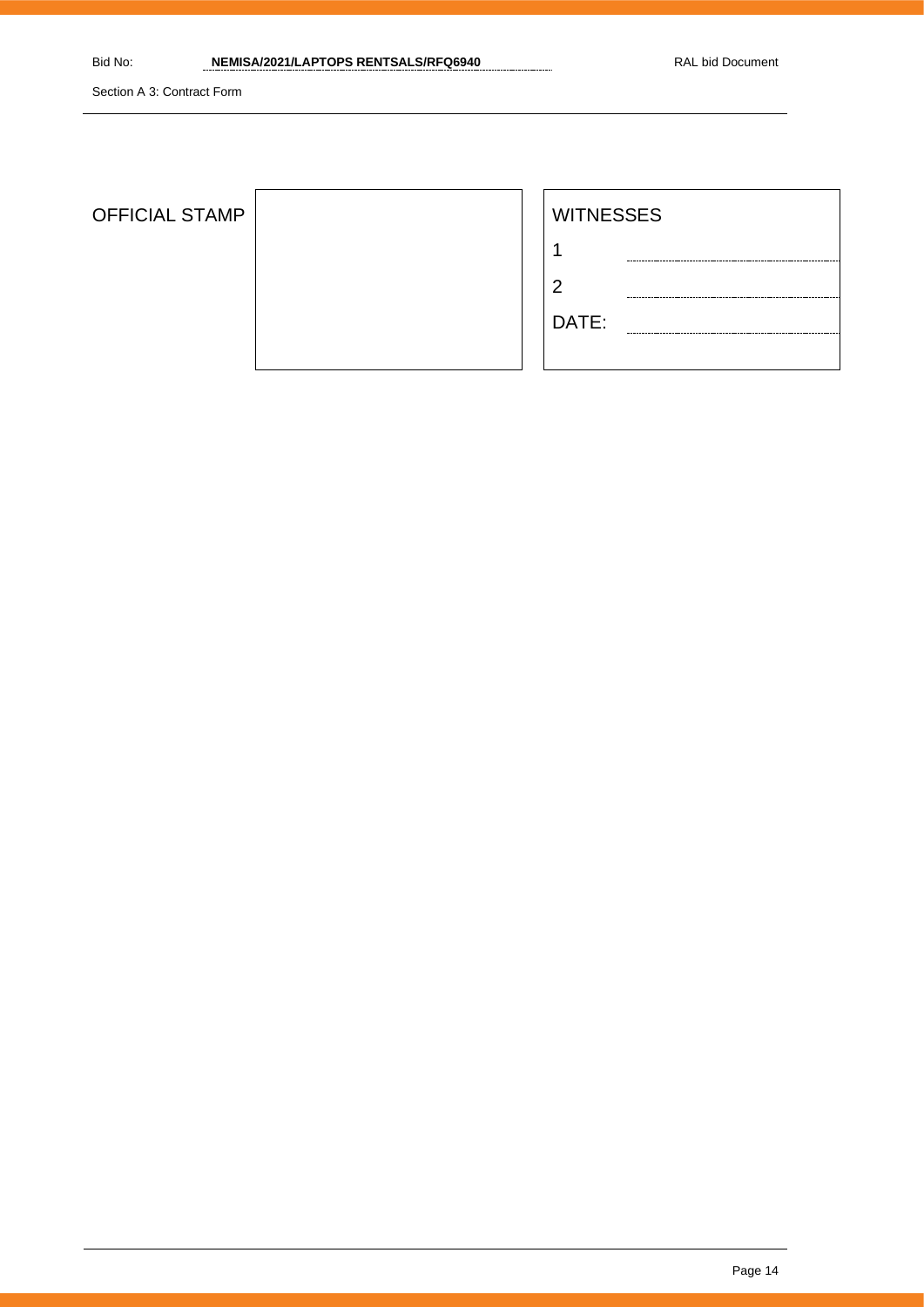# **SECTION B**

# **This section must be completed and returned or supplied with bids as prescribed.**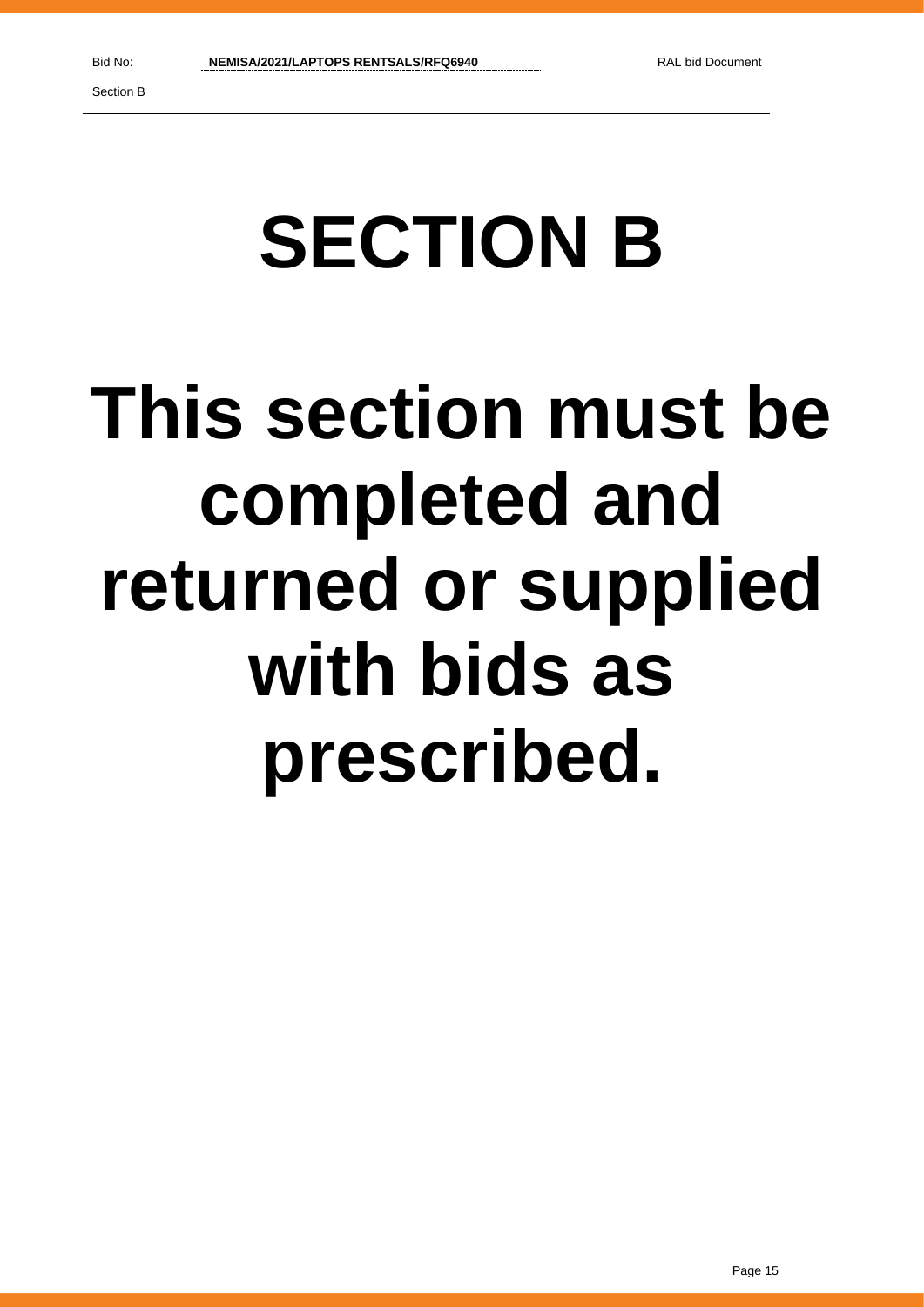#### **SPECIAL CONDITIONS OF BID AND CONTRACT Return as Part 1**

|              | <b>SPECIAL CONDITIONS</b>                                                                                                                                                                                                                                              |
|--------------|------------------------------------------------------------------------------------------------------------------------------------------------------------------------------------------------------------------------------------------------------------------------|
|              |                                                                                                                                                                                                                                                                        |
| 1            | <b>GENERAL</b>                                                                                                                                                                                                                                                         |
| 1.1          | The Bidder must clearly state if a deviation from these special conditions are<br>offered and the reason therefor. If an explanatory note is provided, the<br>paragraph reference must be indicated in a supporting appendix to the<br>application submission.         |
| 1.2          | Should Bidders fail to indicate agreement/compliance or otherwise, the NEMISA<br>will assume that the Bidder is in compliance or agreement with the statement(s)<br>as specified in this bid.                                                                          |
| 1.3          | Bids not completed in this manner may be considered incomplete and rejected.                                                                                                                                                                                           |
| 1.4          | NEMISA shall not be liable for any expense incurred by the Bidder in the<br>preparation and submission of a bid.                                                                                                                                                       |
| $\mathbf{2}$ | <b>CANCELLATION OF PROCUREMENT PROCESS</b>                                                                                                                                                                                                                             |
| 2.1          | This procurement process can be postponed or cancelled at any stage at the<br>sole discretion of NEMISA provided that such cancellation or postponement<br>takes place prior to entering into a contract with a specific service provider to<br>which the bid relates. |
| 3            | BID SUBMISSION CONDITIONS, INSTRUCTION AND EVALUATION<br><b>PROCESS/CRITERIA</b>                                                                                                                                                                                       |
| 3.1          | The Bid submission conditions and instructions as well as the evaluation<br>process/criteria have been noted.                                                                                                                                                          |
| 4            | <b>NEGOTIATION AND CONTRACTING</b>                                                                                                                                                                                                                                     |
|              |                                                                                                                                                                                                                                                                        |
| 4.1          | NEMISA have the right to enter into negotiation with one or more Bidders<br>regarding any terms and conditions, including price(s), of a proposed contract.                                                                                                            |
| 4.2          | Under no circumstances will negotiation with any Bidders, including preferred<br>Bidders, constitute an award <sup>1</sup> or promise/ undertaking to award the contract.                                                                                              |
| 4.3          | NEMISA shall not be obliged to accept the lowest or any bid, offer or proposal.                                                                                                                                                                                        |
| 4.4          | A contract will only be deemed to be concluded when reduced to writing in a<br>formal contract and Service Level Agreement (if applicable) signed by the                                                                                                               |

<sup>1</sup> See GLOSSARY.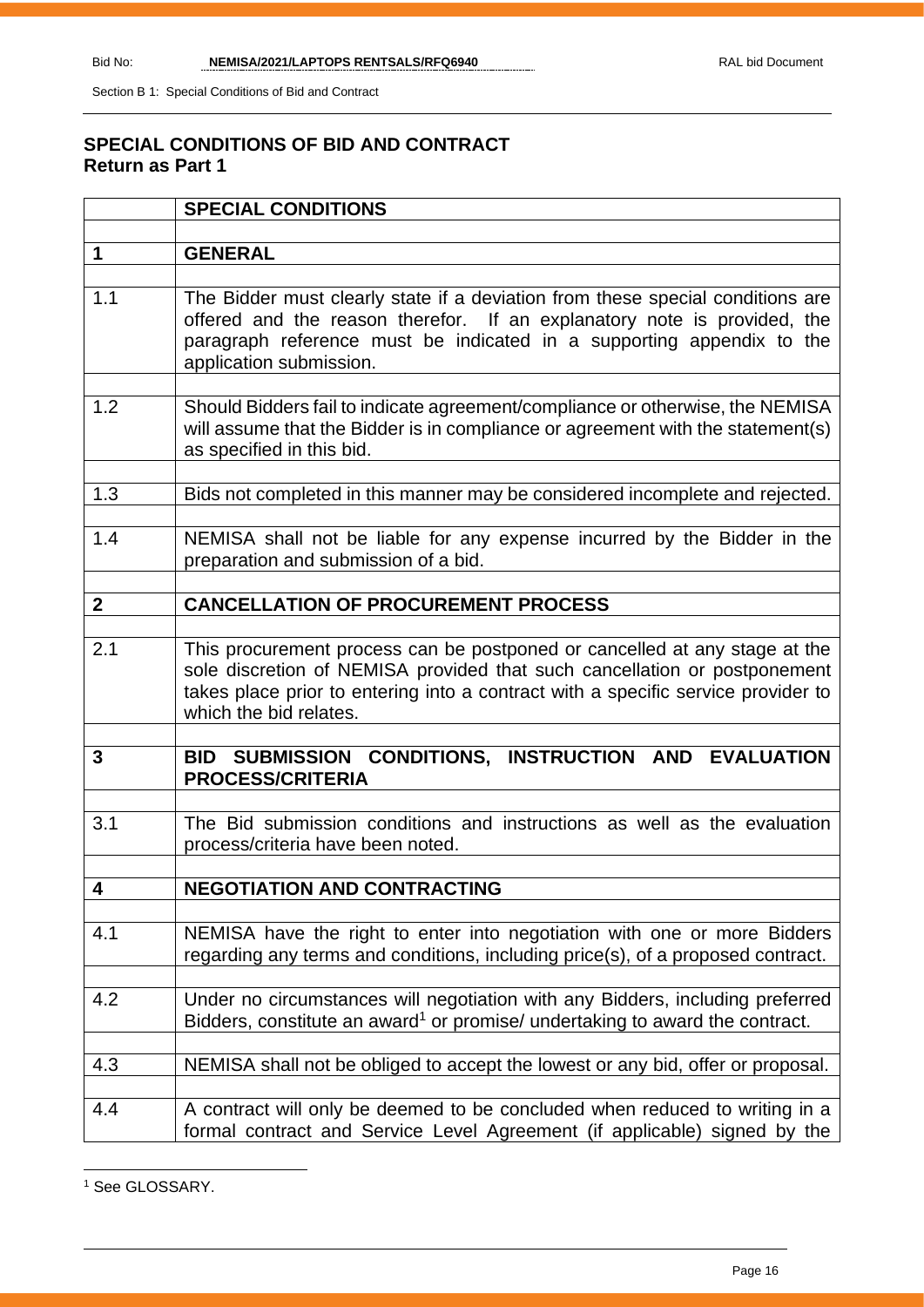|                | designated responsible person of both parties. The designated responsible<br>person of NEMISA is the CEO.                                                                                                                                                                                                    |
|----------------|--------------------------------------------------------------------------------------------------------------------------------------------------------------------------------------------------------------------------------------------------------------------------------------------------------------|
| 4.5            | NEMISA also reserves the right to enter into one contract with a Bidder for all<br>required goods or into more than one contract with different Bidders for different<br>goods.                                                                                                                              |
|                |                                                                                                                                                                                                                                                                                                              |
| 5              | <b>ACCESS TO INFORMATION</b>                                                                                                                                                                                                                                                                                 |
|                |                                                                                                                                                                                                                                                                                                              |
| 5.1            | All bidders will be informed of the status of their bid once the procurement<br>process has been completed.                                                                                                                                                                                                  |
| 5.2            | Requests for information regarding the bid process will be dealt with in line with<br>the NEMISA SCM Policy and relevant legislation.                                                                                                                                                                        |
| 6              | <b>REASONS FOR REJECTION</b>                                                                                                                                                                                                                                                                                 |
|                |                                                                                                                                                                                                                                                                                                              |
| 6.1            | NEMISA shall reject a proposal for the award of a contract if the recommended<br>Bidder has committed a proven corrupt or fraudulent act in competing for the<br>particular contract.                                                                                                                        |
| 6.2            | The NEMISA may disregard the bid of any bidder if that bidder, or any of its                                                                                                                                                                                                                                 |
|                | directors:<br>□ Have abused the SCM system of the NEMISA.<br>$\Box$ Have committed proven fraud or any other improper conduct in relation<br>to such system.<br>$\Box$ Have failed to perform on any previous contract and the proof exists.<br>Such actions shall be communicated to the National Treasury. |
|                |                                                                                                                                                                                                                                                                                                              |
| $\overline{7}$ | <b>GENERAL CONDITIONS OF CONTRACT</b>                                                                                                                                                                                                                                                                        |
| 7.1            | The General Conditions of Contract must be accepted.                                                                                                                                                                                                                                                         |
|                |                                                                                                                                                                                                                                                                                                              |
| 8              | <b>ADDITIONAL INFORMATION REQUIREMENTS</b>                                                                                                                                                                                                                                                                   |
|                |                                                                                                                                                                                                                                                                                                              |
| 8.1            | During evaluation of the bids, additional information may be requested in writing<br>from Bidders. Replies to such request must be submitted, within 5 (five) working<br>days or as otherwise indicated. Failure to comply, may lead to your bid being<br>disregarded.                                       |
| 8.2            | No additional information will be accepted from any individual Bidder without                                                                                                                                                                                                                                |
|                | such information having been requested                                                                                                                                                                                                                                                                       |
|                |                                                                                                                                                                                                                                                                                                              |
| 9              | <b>CONFIDENTIALITY</b>                                                                                                                                                                                                                                                                                       |
| 9.1            | The bid and all information in connection therewith shall be held in strict<br>confidence by Bidders and usage of such information shall be limited to the                                                                                                                                                   |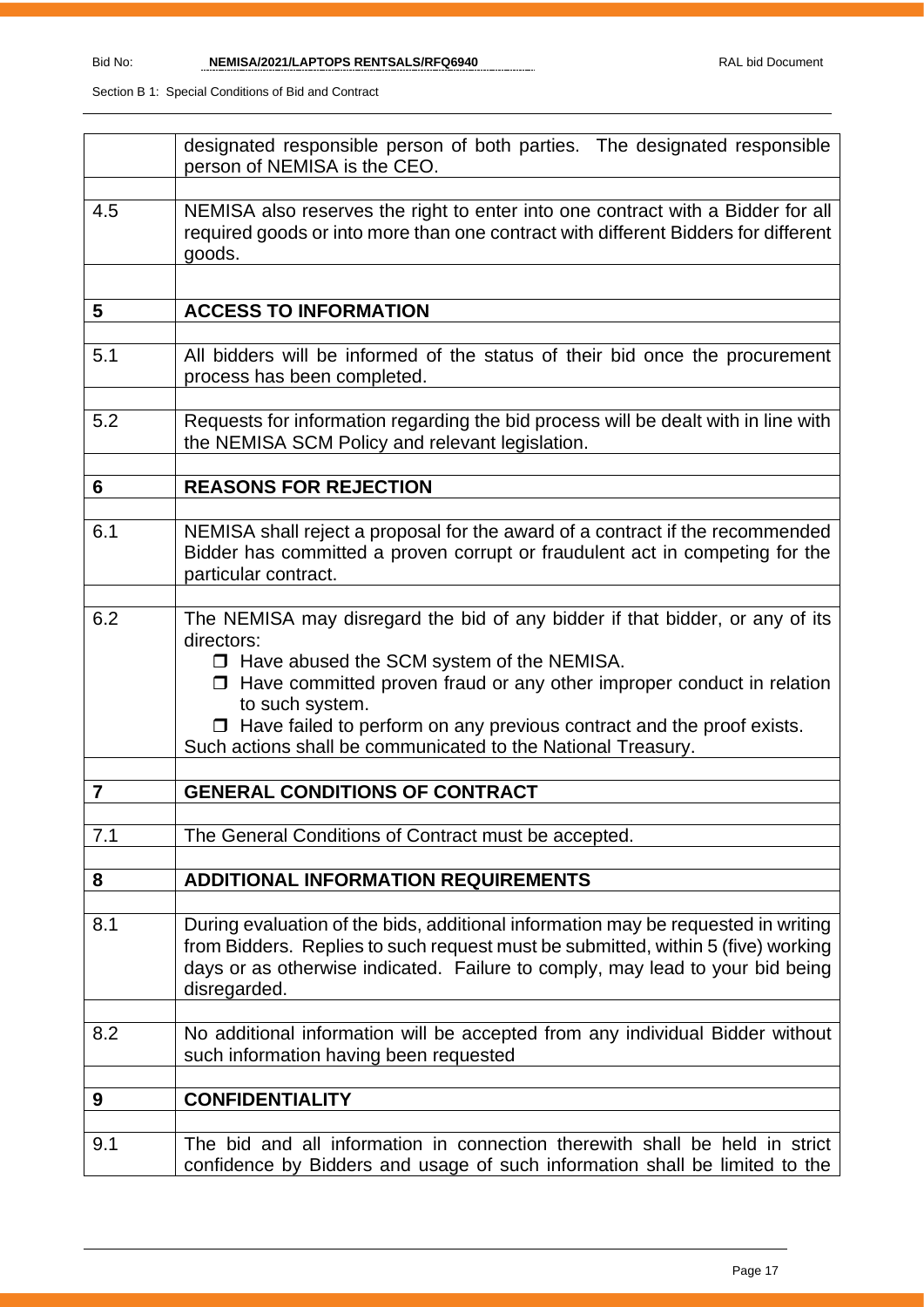|      | preparation of the bid. Bidders shall undertake to limit the number of copies of<br>this document.                                                                                                                                                                                                                                     |
|------|----------------------------------------------------------------------------------------------------------------------------------------------------------------------------------------------------------------------------------------------------------------------------------------------------------------------------------------|
| 10   | INTELLECTUAL PROPERTY, INVENTIONS AND COPYRIGHT                                                                                                                                                                                                                                                                                        |
|      |                                                                                                                                                                                                                                                                                                                                        |
| 10.1 | Copyright of all documentation relating to this contract belongs to the client. The<br>successful Bidder may not disclose any information, documentation or products<br>to other clients without the written approval of the accounting authority or the<br>delegate.                                                                  |
| 10.2 | This paragraph shall survive termination of this contract.                                                                                                                                                                                                                                                                             |
| 11   | <b>NON-COMPLIANCE WITH DELIVERY TERMS</b>                                                                                                                                                                                                                                                                                              |
| 11.1 | As soon as it becomes known to the contractor that he/ she will not be able to<br>deliver the goods within the delivery period and/or against the quoted price<br>and/or as specified, NEMISA must be given immediate written notice to this<br>effect. NEMISA reserves the right to implement remedies as provided for in the<br>GCC. |
| 12   | <b>WARRANTS</b>                                                                                                                                                                                                                                                                                                                        |
|      |                                                                                                                                                                                                                                                                                                                                        |
| 12.1 | The Contractor warrants that it is able to conclude this Agreement to the<br>satisfaction of NEMISA.                                                                                                                                                                                                                                   |
| 13   | PARTIES NOT AFFECTED BY WAIVER OR BREACHES                                                                                                                                                                                                                                                                                             |
|      |                                                                                                                                                                                                                                                                                                                                        |
| 13.1 | The waiver (whether express or implied) by any Party of any breach of the terms<br>or conditions of this contract by the other Party shall not prejudice any remedy<br>of the waiving party in respect of any continuing or other breach of the terms<br>and conditions hereof.                                                        |
| 13.2 | No favour, delay, relaxation or indulgence on the part of any Party in exercising                                                                                                                                                                                                                                                      |
|      | any power or right conferred on such Party in terms of this contract shall operate<br>as a waiver of such power or right nor shall any single or partial exercise of any<br>such power or right under this agreement.                                                                                                                  |
| 14   | <b>CENTRAL SUPPLIER DATABASE</b>                                                                                                                                                                                                                                                                                                       |
|      |                                                                                                                                                                                                                                                                                                                                        |
| 14.1 | It is a requirement that all suppliers/ services providers to NEMISA shall be<br>registered on the National Treasury Central Supplier Database (CSD).                                                                                                                                                                                  |
| 14.2 | Bidders are therefore required to register as a supplier on the CSD before<br>submitting a bid.                                                                                                                                                                                                                                        |
|      | <b>CSD</b><br><b>The</b><br>website<br>following<br>the<br>link:<br>be<br>accessed<br>can<br>on<br>http://ocpo.treasury.gov.za/Pages/default.aspx                                                                                                                                                                                      |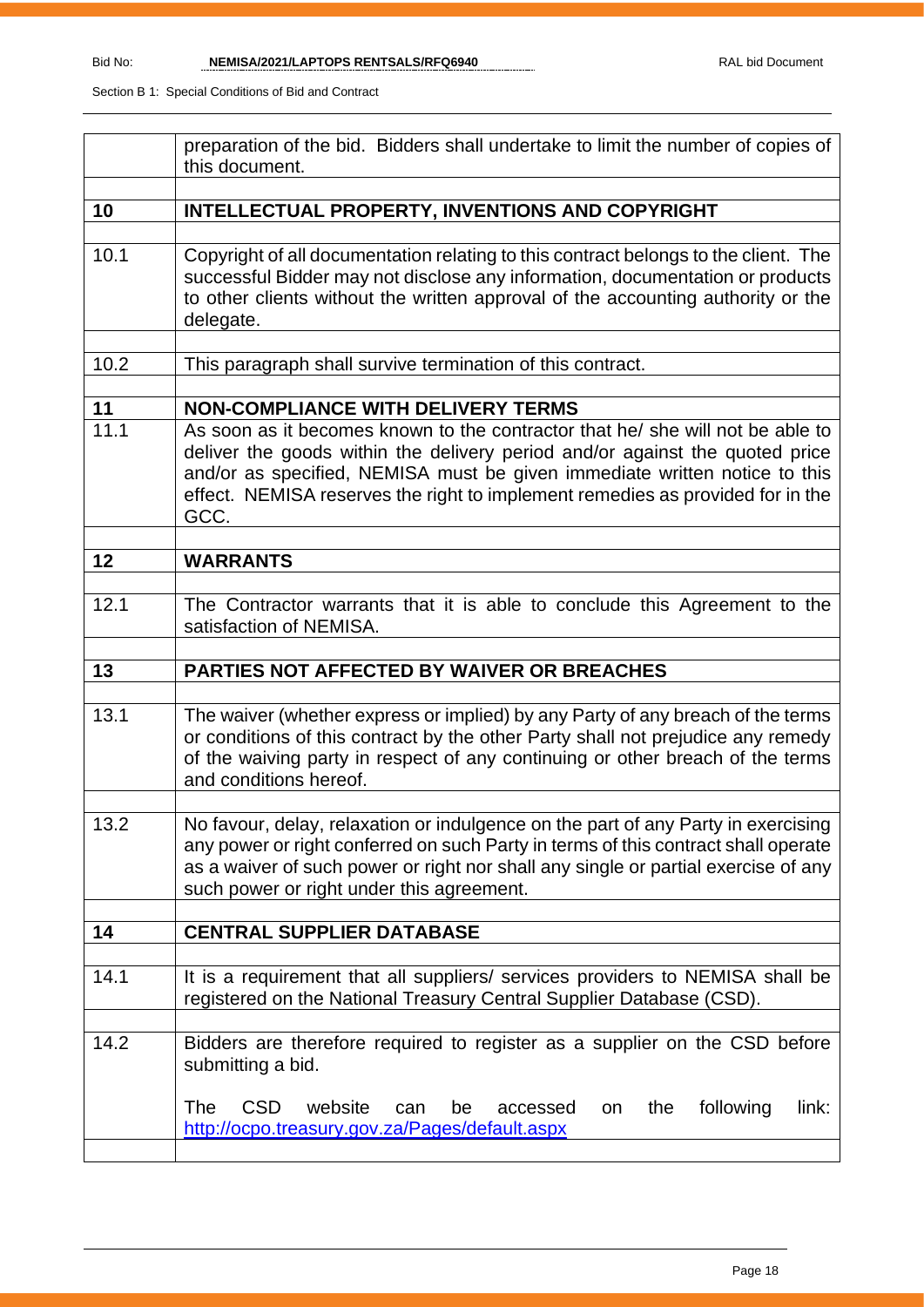| 14.3   | Bidders are therefore required to submit proof of their registration on the CSD,<br>or if not yet registered, provide proof of their application to be registered, with<br>their bid.                                                                       |
|--------|-------------------------------------------------------------------------------------------------------------------------------------------------------------------------------------------------------------------------------------------------------------|
| 14.4   | No bid will be awarded and a contract concluded with a bidder who is not<br>registered on the CSD.                                                                                                                                                          |
| 15     | <b>FORMAT OF BIDS</b>                                                                                                                                                                                                                                       |
| 15.1   | Bidders must complete all the necessary bid documents and undertakings<br>required in this bid document. Bidders are advised that their proposal should<br>be concise, written in plain English and simply presented.                                       |
| 15.2   | Bidders are to set out their proposal in the format prescribed hereunder.<br>This means that the proposal must be structured in the parts noted below.<br>Information not submitted in the relevant part, may not be considered for<br>evaluation purposes. |
| 15.3   | Part 1: Special Conditions of Bid and Contract                                                                                                                                                                                                              |
|        |                                                                                                                                                                                                                                                             |
| 15.3.1 | Bidders must initial each page and sign the last page and return the Special<br>Conditions of bid and Contract (Section B-1).                                                                                                                               |
|        | Bids submitted without a completed Special Conditions of Bid form will be<br>deemed to be non-responsive.                                                                                                                                                   |
|        |                                                                                                                                                                                                                                                             |
| 15.4   | Part 2: SARS Tax Clearance Requirement(s)                                                                                                                                                                                                                   |
| 15.4.1 | Bidders must ensure compliance with their tax obligations.                                                                                                                                                                                                  |
|        | Bidders are required to submit their unique personal identification number (PIN)<br>issued by SARS to enable the organ of state to view the taxpayer's profile and<br>tax status.                                                                           |
|        | Application for tax compliance status (TCS) or PIN may also be made via e-<br>filing. In order to use this provision, taxpayers will need to register with SARS<br>as e-filers through the website www.sars.gov.za.                                         |
|        | Bidders may also submit a printed TCS together with the bid.                                                                                                                                                                                                |
|        | In bids where consortia/joint ventures/sub-contractors are involved, each party<br>must submit a separate proof of TCS/ PIN/ CSD number.                                                                                                                    |
|        | Where no TCS is available, but the bidder is registered on the Central Supplier<br>Database (CSD), a CSD number must be provided.                                                                                                                           |
|        | Bids submitted without any one of the above particulars, will be deemed to be<br>non-responsive.                                                                                                                                                            |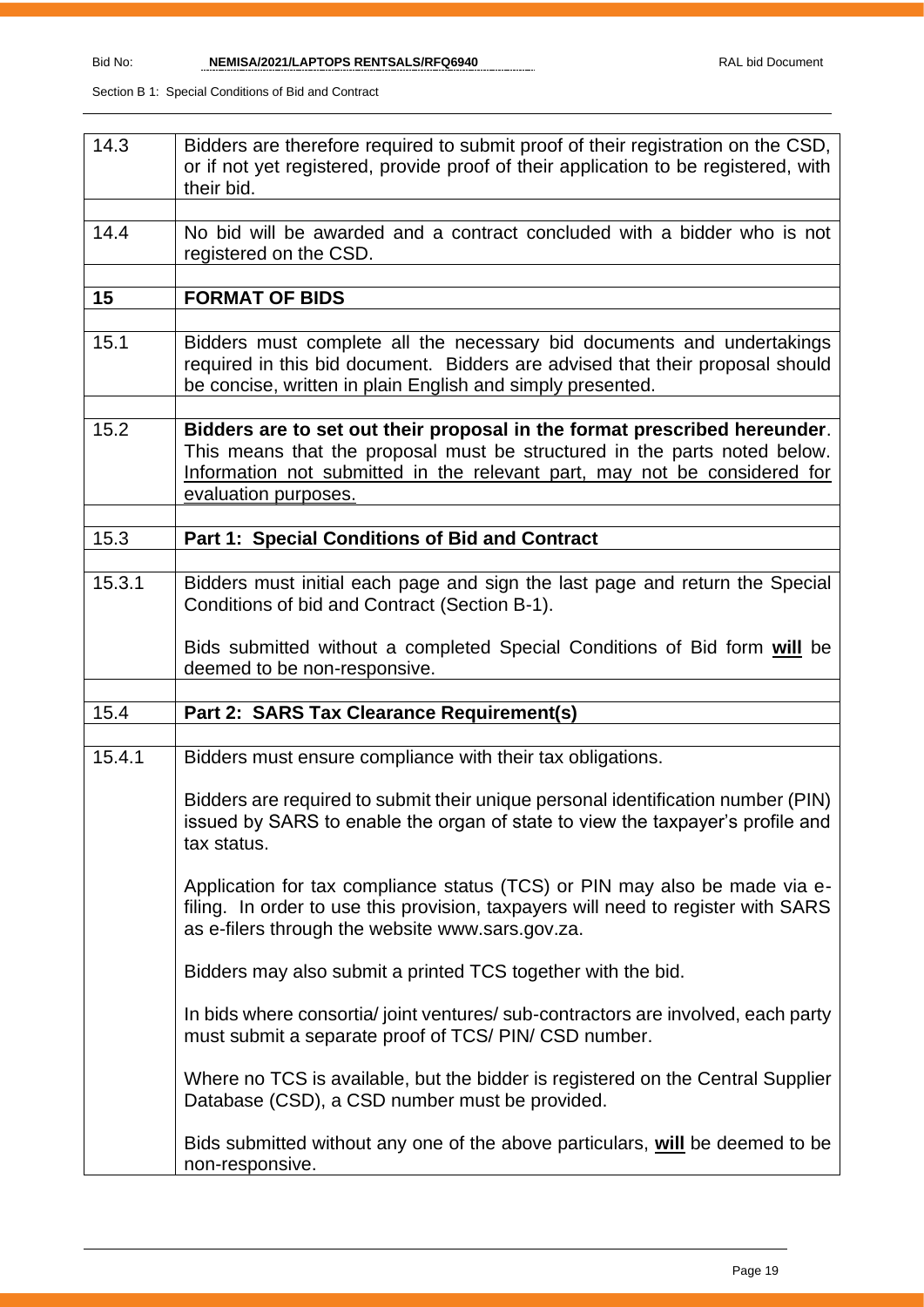| 15.5    | <b>Part 3: Declaration of Interest</b>                                                                                                                                      |
|---------|-----------------------------------------------------------------------------------------------------------------------------------------------------------------------------|
| 15.5.1  | <b>Each party</b> to the bid must complete and return the "Declaration of Interest"<br>(Section B-2).                                                                       |
|         | Bids submitted without a complete and signed Declaration of Interest will be<br>deemed to be non-responsive.                                                                |
| 15.6    | Part 4: Declaration of Bidder's past Supply Chain Management practices                                                                                                      |
|         |                                                                                                                                                                             |
| 15.6.1  | <b>Each party</b> to the bid must complete and return the "Declaration of bidder's<br>past Supply Chain Management practices" (Section B-3).                                |
|         | Bids submitted without a completed and signed Declaration of bidder's past<br>Supply Chain Management practices will be deemed non-responsive.                              |
| 15.7    | Part 5: Certificate of Independent Bid Determination                                                                                                                        |
|         |                                                                                                                                                                             |
| 15.7.1  | <b>Each party</b> to the bid must complete and sign the Certificate (Section B-4).                                                                                          |
|         | Bids submitted without a completed and signed Certificate of Independent Bid<br>Determination will be deemed non-responsive.                                                |
| 15.8    | Preference Points Claim Form in terms of the Preferential<br>Part 6:                                                                                                        |
|         | <b>Procurement Regulations 2017</b>                                                                                                                                         |
| 15.8.1  | Bidders must complete, sign and return the full "Preference Points Claim Form"<br>(Section B-5) document.                                                                   |
|         | In addition, a valid BEE certificate must be submitted.                                                                                                                     |
|         | Quotes submitted without a completed and signed Preference Points Claim<br>Form and a valid BEE certificate will be awarded zero points for preference.                     |
| 15.9    | <b>Part 7: Invitation to Bid</b>                                                                                                                                            |
|         |                                                                                                                                                                             |
| 15.9.1  | Bidders must complete, sign and return the full "Invitation to Bid" (Section B-6)<br>document.                                                                              |
|         | Bids submitted without a completed and signed Invitation to Bid will be deemed<br>to be non-responsive.                                                                     |
| 15.10   | <b>Part 8: Pricing Schedule</b>                                                                                                                                             |
|         |                                                                                                                                                                             |
| 15.10.1 | Any budget amount that may be indicated in this document shall be deemed to<br>be a guide only and Bidders are expected to submit a costing that is fair and<br>reasonable. |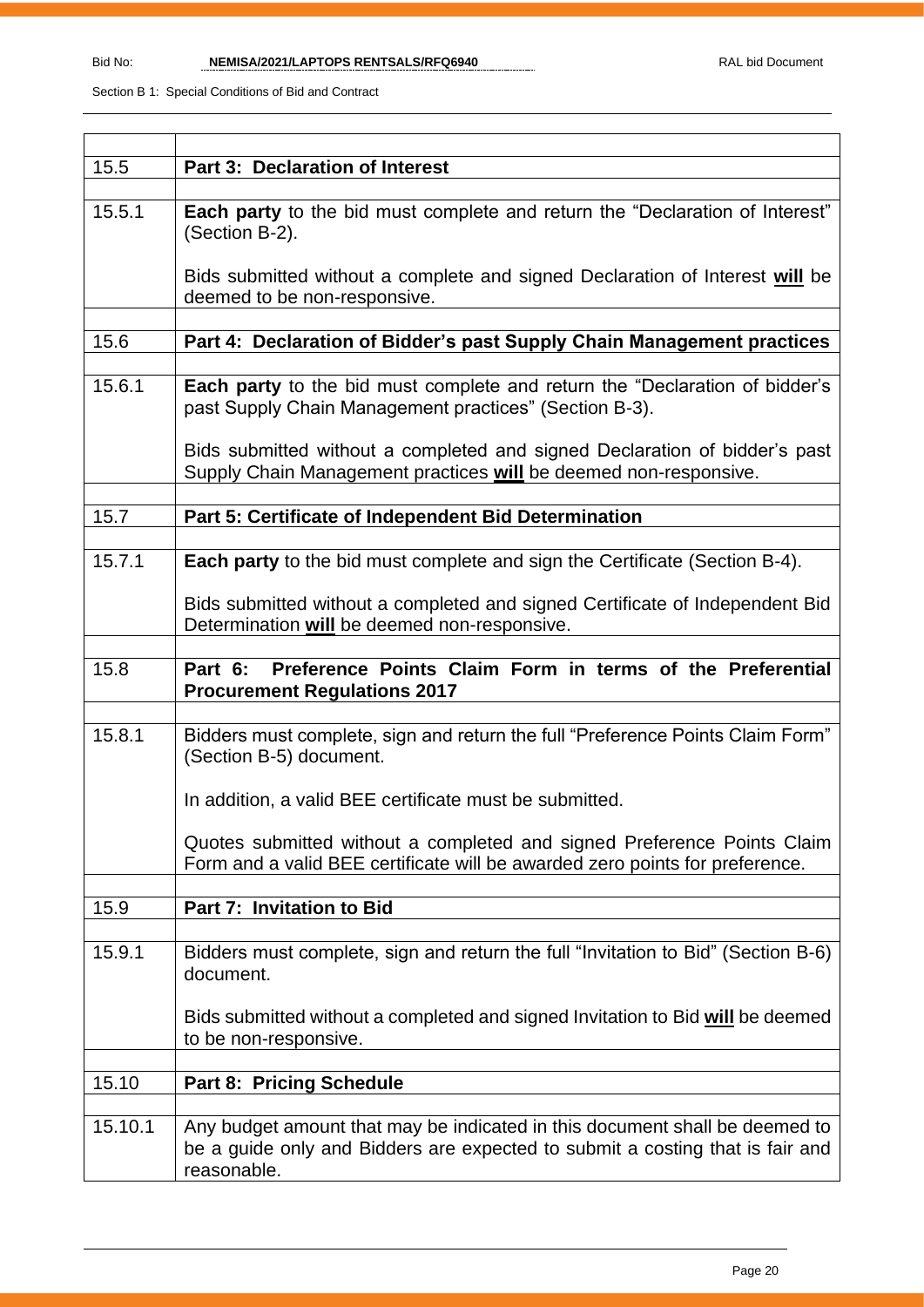| 15.10.2 | All costs related to this bid are to be allowed for in the pricing schedule and in<br>the formats prescribed and must be returned as part of the submission (Section<br>$B-7$ ). |
|---------|----------------------------------------------------------------------------------------------------------------------------------------------------------------------------------|
|         | Bids submitted without a price or with an incomplete price, will be deemed to<br>be non-responsive.                                                                              |
|         |                                                                                                                                                                                  |
|         | □ VAT: Value Added Tax must be included and shown separately.                                                                                                                    |
|         |                                                                                                                                                                                  |
| 15.11   | <b>Part 9: Specifications</b>                                                                                                                                                    |
|         |                                                                                                                                                                                  |
| 15.11.1 | Bidders must complete, sign and return the full "Specifications" (Section B-8)<br>document.                                                                                      |
|         | Bids submitted without a fully completed and signed Specifications will be<br>deemed to be non-responsive.                                                                       |
|         |                                                                                                                                                                                  |
| 15.12   | Part 10: Registration on the CSD                                                                                                                                                 |
|         |                                                                                                                                                                                  |
| 15.12.1 | In this part, bidders must submit proof of their registration, or proof that they<br>have applied for registration on the Central Supplier Database.                             |
|         | Bids submitted without the required proof, will be deemed to be non-<br>responsive.                                                                                              |
|         |                                                                                                                                                                                  |
| 15.13   | <b>Part 11: Registration Certificates</b>                                                                                                                                        |
|         |                                                                                                                                                                                  |
| 15.13.1 | Bids submitted without a completed and signed Invitation to Bid will be deemed<br>to be non-responsive.                                                                          |

I/we herewith accept all the above-mentioned special conditions of the bid. If I/we do consider a deviation therefrom, I have noted those as per the instruction in paragraph 1 (General) above.

Name of Bidder:

Signature of Bidder:

Date: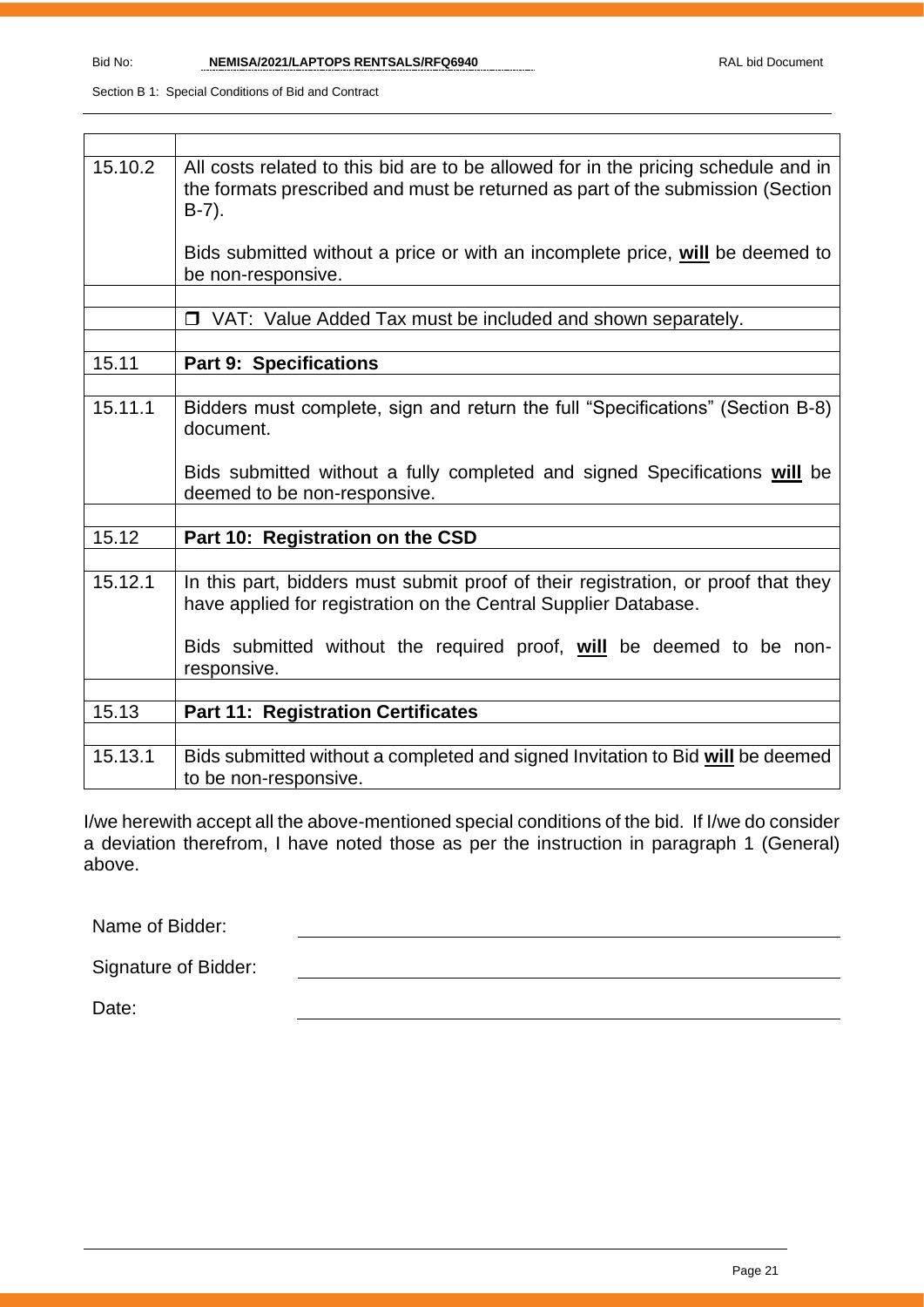Section B 2: Declaration of Interest

#### **DECLARATION OF INTEREST Return as Part 3**

- 1. Any legal person, including persons employed by the State<sup>2</sup>, or persons having a kinship with persons employed by the State, including a blood relationship, may make an offer or offers in terms of this invitation to bid (includes a price bid, advertised competitive bid, limited bid or proposal). In view of possible allegations of favouritism, should the resulting bid, or part thereof, be awarded to persons employed by the State, or to persons connected with or related to them, it is required that the bidder or his/her authorised representative declare his/her position in relation to the evaluating/ adjudicating authority where –
- 1.1. The bidder is employed by the State; and/or
- 1.2. The bidder is a Management Board member of NEMISA and/or
- 1.3. The legal person on whose behalf the bidding document is signed, has a relationship with persons/a person who are/is involved in the evaluation and or adjudication of the bid(s), or where it is known that such a relationship exists between the person or persons for or on whose behalf the declarant acts and persons who are involved with the evaluation and or adjudication of the bid.
- 2. In order to give effect to the above, the following questionnaire must be completed and submitted with the bid.
- 2.1. Full Name of bidder or his or her representative: 2.2. Identity Number: 2.3. Position occupied in the Company (director, trustee, shareholder, etc<sup>3</sup>): 2.4. Company Registration Number: 2.5. Tax Reference Number: 2.6. VAT Registration Number:
- 2 "State" means

<sup>(</sup>a) Any national or provincial department, national or provincial public entity or constitutional institution within the meaning of the Public Finance Management Act, 1999 (Act No 1 of 1999);

<sup>(</sup>b) Any municipality or municipal entity;

<sup>(</sup>c) Provincial legislature;

<sup>(</sup>d) National Assembly or the National Council of Provinces;

<sup>(</sup>e) Parliament.

<sup>3</sup> "Shareholder" means a person who owns shares in the company and is actively involved in the management of the enterprise or business and exercises control over the enterprise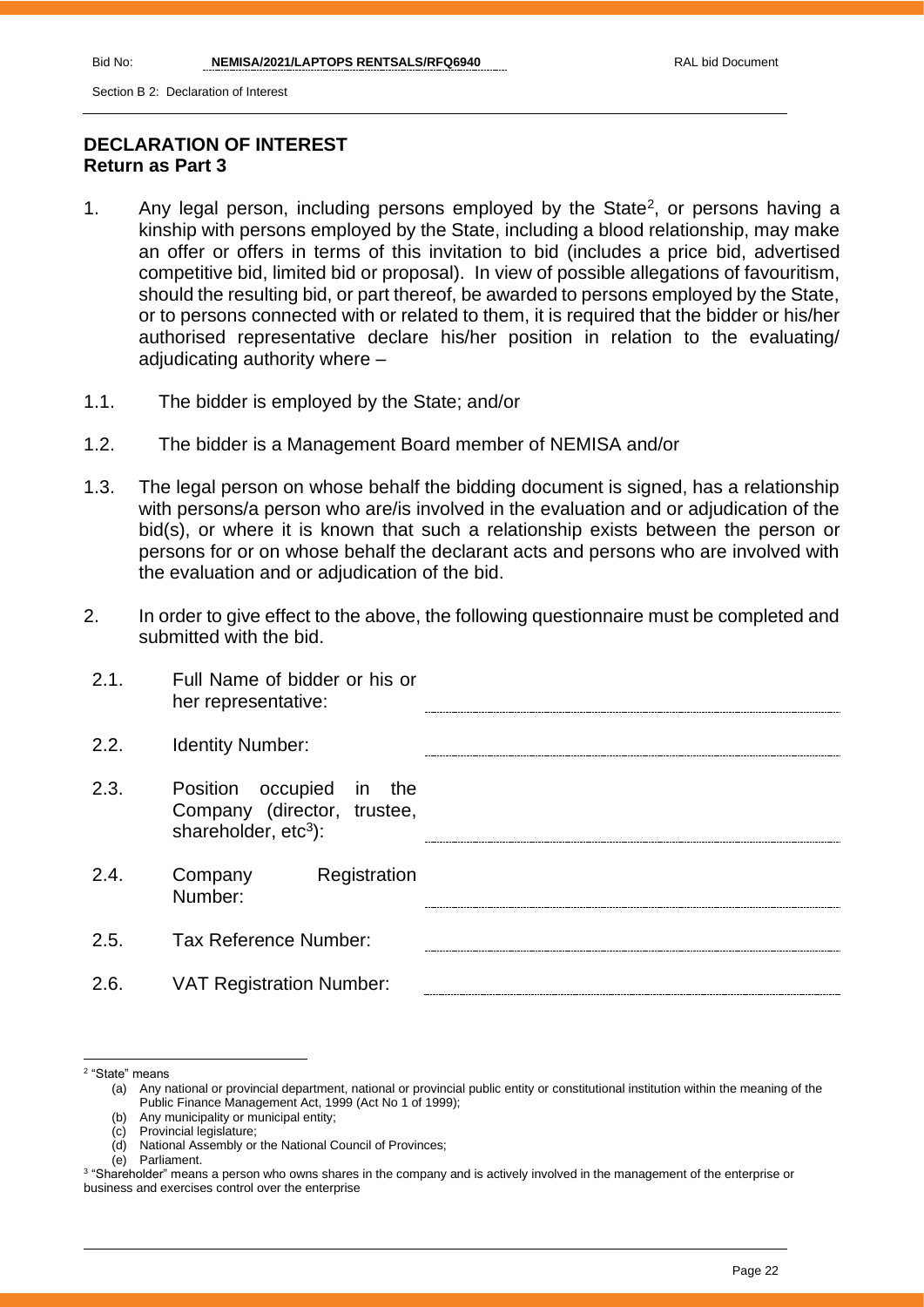| Bid No: | NEMISA/2021/LAPTOPS RENTSALS/RFQ6940 |
|---------|--------------------------------------|
|         |                                      |

Section B 2: Declaration of Interest

- 2.6.1. The names of all directors/ trustees/ shareholders/ members, their individual identity numbers, tax reference numbers and, if applicable, employee/ persal numbers must be indicated in paragraph 3 below
- 2.7. Are you or any person connected with the bidder presently employed by the State? **YES / NO**
- 2.7.1. If so, furnish the following particulars
	- $\Box$  Name of person/ director/ trustee/ shareholder/ member:
	- □ Name of State institution at which you or the person connected to the bidder is employed:
	- $\Box$  Position occupied in the State institution:

Any other particulars:

- 2.7.2. If you are presently employed by the state, did you obtain the appropriate authority to undertake remunerative work outside employment in the public sector?
- **YES / NO**
- 2.7.2.1. If yes, did you attach proof of such authority to the bid document? | **YES**

**NO**

(Note: Failure to submit proof of such authority, where applicable, may result in the disqualification of the bid.)

2.7.3. If no, furnish reasons for non-submission of such proof:

- 
- 2.8. Did you or your spouse, or any of the company's directors/shareholders/members or their spouses conduct business with the State in the previous twelve (12) months?



2.8.1. If so, furnish the following particulars.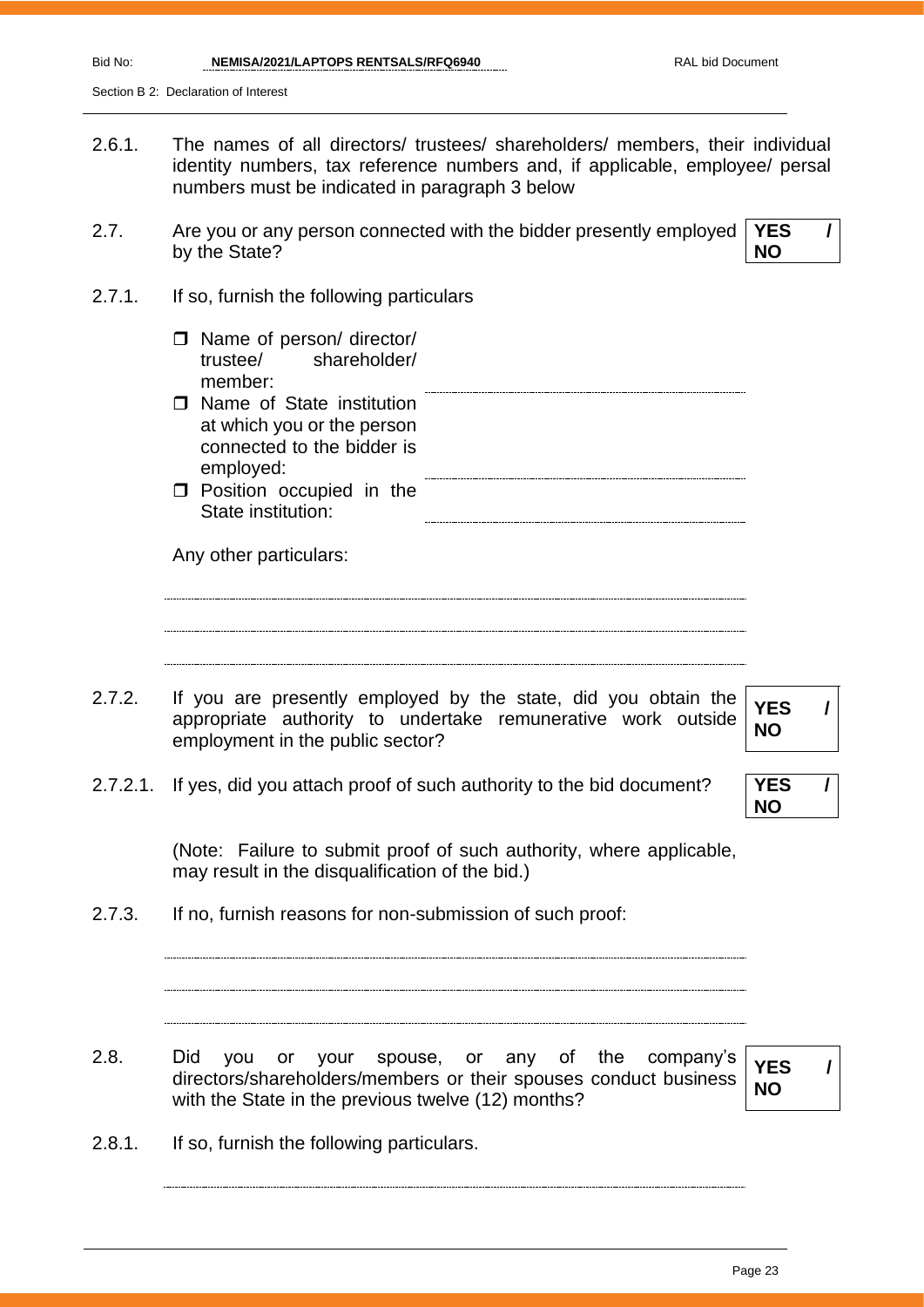Bid No: **NEMISA/2021/LAPTOPS RENTSALS/RFQ6940** RAL bid Document

Section B 2: Declaration of Interest

2.9. Do you, or any person connected with the bidder, have any relationship (family, friend, other) with a person employed by the State and who may be involved with the evaluation and or adjudication of this bid?

**YES / NO**

2.9.1. If so, furnish the following particulars.

2.10. Are you, or any person connected with the bidder, aware of any relationship (family, friend, other) between the bidder and any person employed by the State who may be involved with the evaluation and or adjudication of this bid?



2.10.1. If so, furnish the following particulars.

- 2.11. Do you or any of the directors/shareholders/members of the company have any interest in any other related companies whether or not they are bidding for this contract?
	- **YES / NO**

2.11.1. If so, furnish the following particulars.

#### 3. Full details of directors/ trustees/ members/ shareholders.

| Full Name | <b>Identity Number</b> | Personal<br>Reference No | State<br>Employee<br>/ Persal<br>$\begin{array}{c c}\n\text{Tax} & \text{Number/} \\ \end{array}$<br>Number |
|-----------|------------------------|--------------------------|-------------------------------------------------------------------------------------------------------------|
|           |                        |                          |                                                                                                             |
|           |                        |                          |                                                                                                             |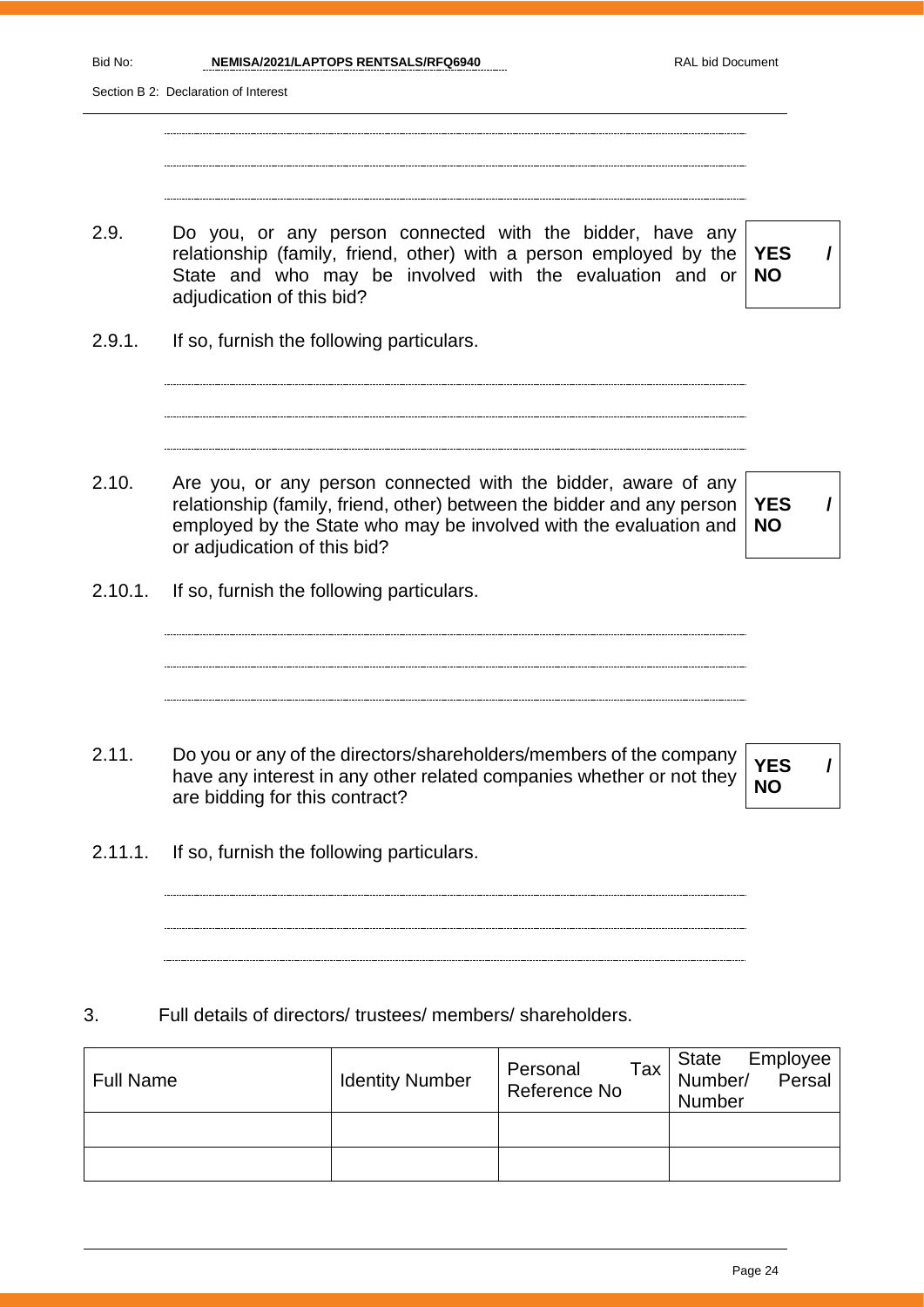Section B 2: Declaration of Interest

#### **DECLARATION**

I, THE UNDERSIGNED

(NAME)

CERTIFY THAT THE INFORMATION FURNISHED IN PARAGRAPHS 2 AND 3 ABOVE IS CORRECT. I ACCEPT THAT THE STATE MAY REJECT THE BID OR ACT AGAINST ME IN TERMS OF PARAGRAPH 23 OF THE GENERAL CONDITIONS OF CONTRACT SHOULD THIS DECLARATION PROVE TO BE FALSE.

Signature Date **Date** 

Position Name of bidder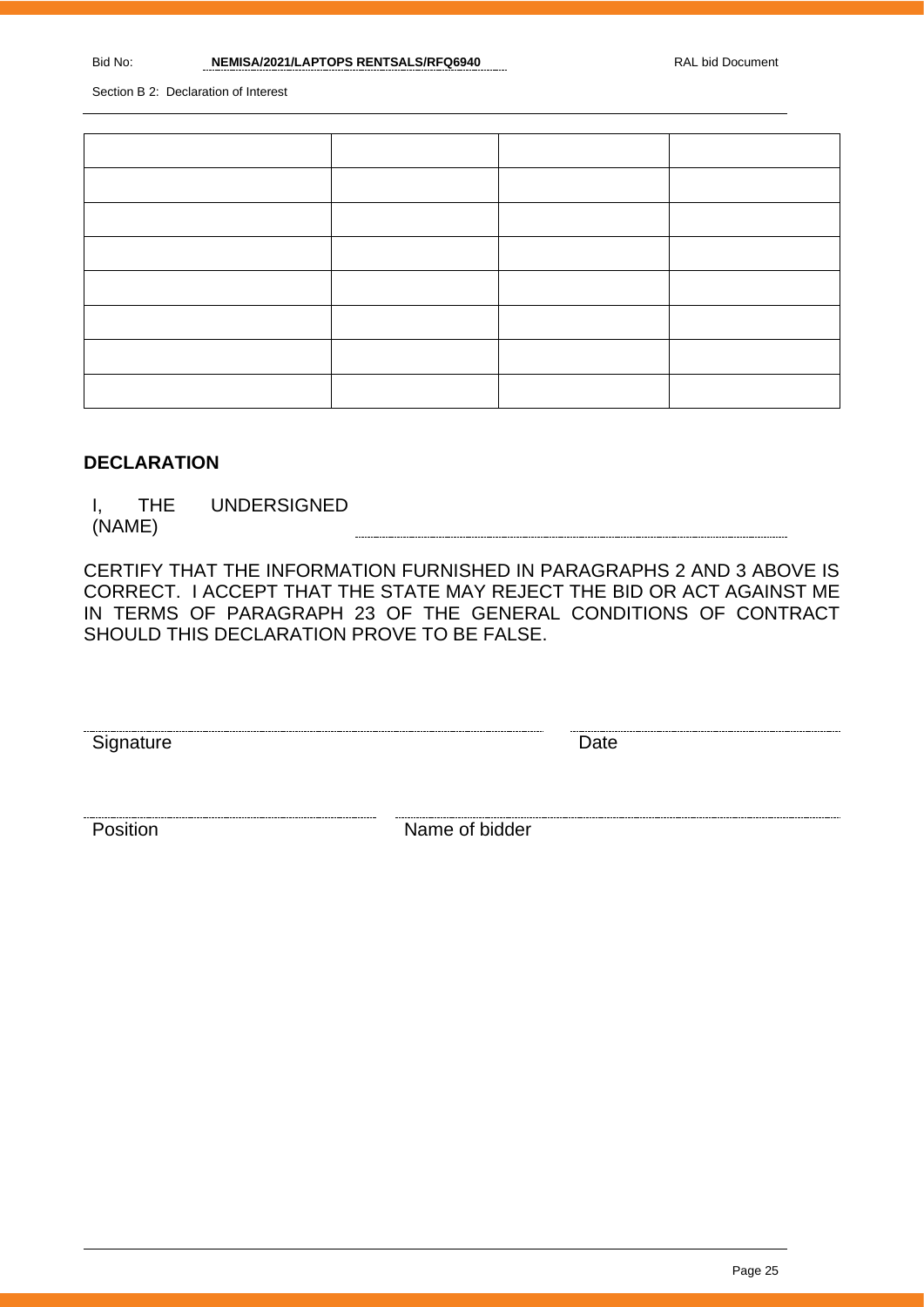Section B 3: Declaration of bidder's past SCM practices

#### **DECLARATION OF BIDDER'S PAST SUPPLY CHAIN MANAGEMENT PRACTICES Return as Part 4**

- 1 This declaration will be used by institutions to ensure that when goods and services are being procured, all reasonable steps are taken to combat the abuse of the supply chain management system.
- 2 The bid of any bidder may be disregarded if that bidder, or any of its directors have:

a.abused the NEMISA's supply chain management system; b.committed fraud or any other improper conduct in relation to such system; or c.failed to perform on any previous contract.

3 In order to give effect to the above, the following questionnaire must be completed and submitted with the bid.

| <b>Item</b> | Question                                                                                                                                                                                                                                          | <b>Yes</b>           | <b>No</b>           |
|-------------|---------------------------------------------------------------------------------------------------------------------------------------------------------------------------------------------------------------------------------------------------|----------------------|---------------------|
| 3.1         | Is the bidder or any of its directors listed on the National Treasury's<br>database of Restricted Suppliers as companies or persons<br>prohibited from doing business with the public sector?                                                     | <b>Yes</b><br>$\Box$ | <b>No</b><br>$\Box$ |
|             | (Companies or persons who are listed on this database were<br>informed in writing of this restriction by the Accounting Officer/<br>authority of the institution that imposed the restriction after the<br>audi alteram partem rule was applied). |                      |                     |
|             | The database of Restricted Suppliers now resides on the<br>National Treasury's website (www.reatury.gov.za) and can be<br>accessed by clicking on its link at the bottom of the homepage.                                                         |                      |                     |
| 3.1.1       | If so, furnish particulars:                                                                                                                                                                                                                       |                      |                     |
| 3.2         | Is the bidder or any of its directors listed on the Register for Tender<br>Defaulters in terms of section 29 of the Prevention and Combating<br>of Corrupt Activities Act (No 12 of 2004)?                                                        | <b>Yes</b><br>$\Box$ | <b>No</b><br>$\Box$ |
|             | The Register for Tender Defaulters can be accessed on the<br>National Treasury's website, (www.treasury.gov.za) by clicking<br>on its link at the bottom of the homepage.                                                                         |                      |                     |
| 3.2.1       | If so, furnish particulars:                                                                                                                                                                                                                       |                      |                     |
| 3.3         | Was the bidder or any of its directors convicted by a court of law<br>(including a court outside of the Republic of South Africa) for fraud<br>or corruption during the past five years?                                                          | Yes<br>$\Box$        | <b>No</b><br>$\Box$ |
| 3.3.1       | If so, furnish particulars:                                                                                                                                                                                                                       |                      |                     |
| 3.4         | Was any contract between the bidder and any organ of state<br>terminated during the past five years on account of failure to perform<br>on or comply with the contract?                                                                           | Yes<br>$\Box$        | <b>No</b><br>$\Box$ |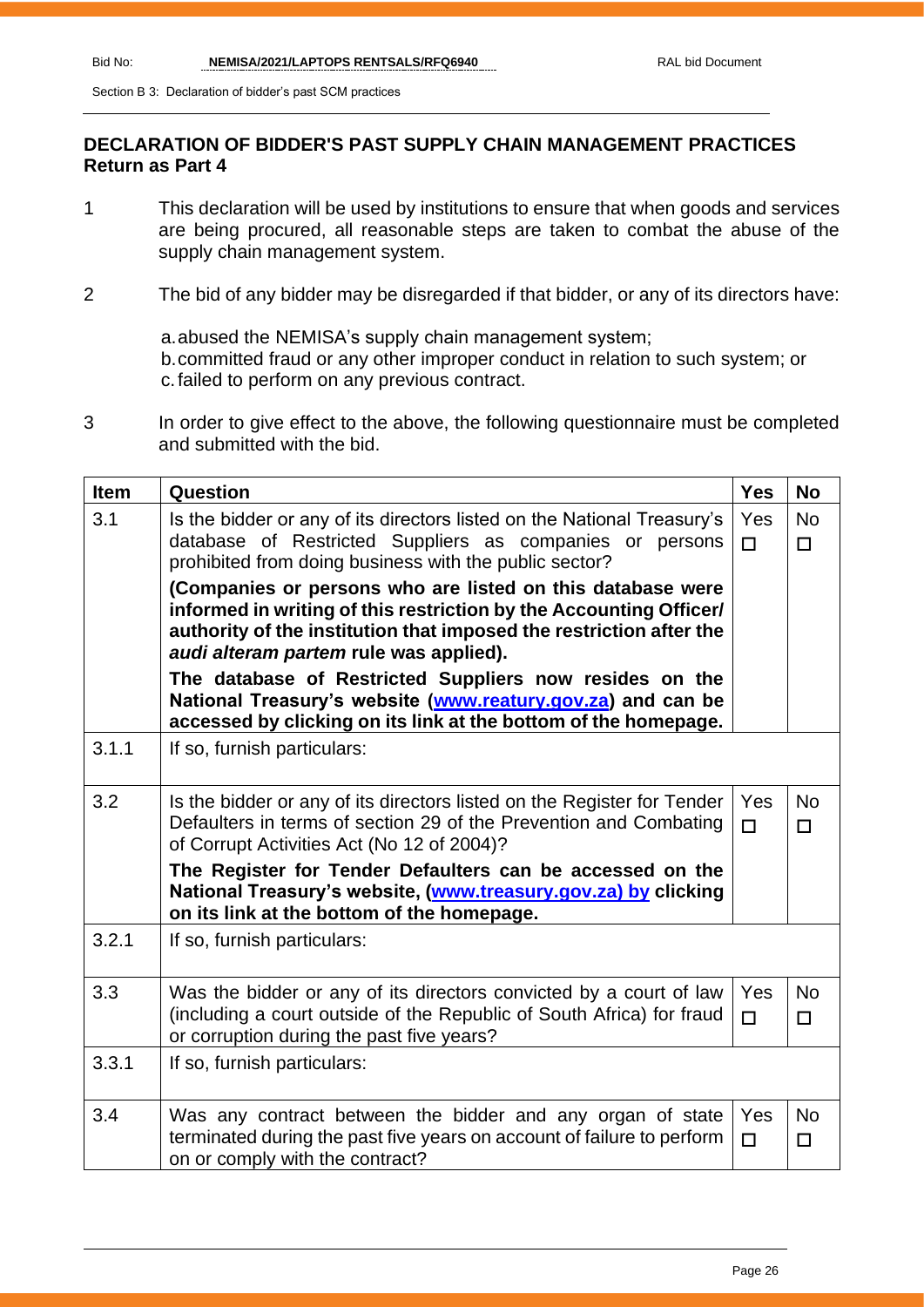Bid No: **NEMISA/2021/LAPTOPS RENTSALS/RFQ6940** RAL bid Document

Section B 3: Declaration of bidder's past SCM practices

| 3.4.1 | If so, furnish particulars: |
|-------|-----------------------------|
|       |                             |

#### **CERTIFICATION**

| Ι,                | THE. | UNDERSIGNED | (FULL                                                              | NAME) |
|-------------------|------|-------------|--------------------------------------------------------------------|-------|
| TRUE AND CORRECT. |      |             | CERTIFY THAT THE INFORMATION FURNISHED ON THIS DECLARATION FORM IS |       |

I ACCEPT THAT, IN ADDITION TO CANCELLATION OF A CONTRACT, ACTION MAY BE TAKEN AGAINST ME SHOULD THIS DECLARATION PROVE TO BE FALSE.

Signature Date

**Position** Name of Bidder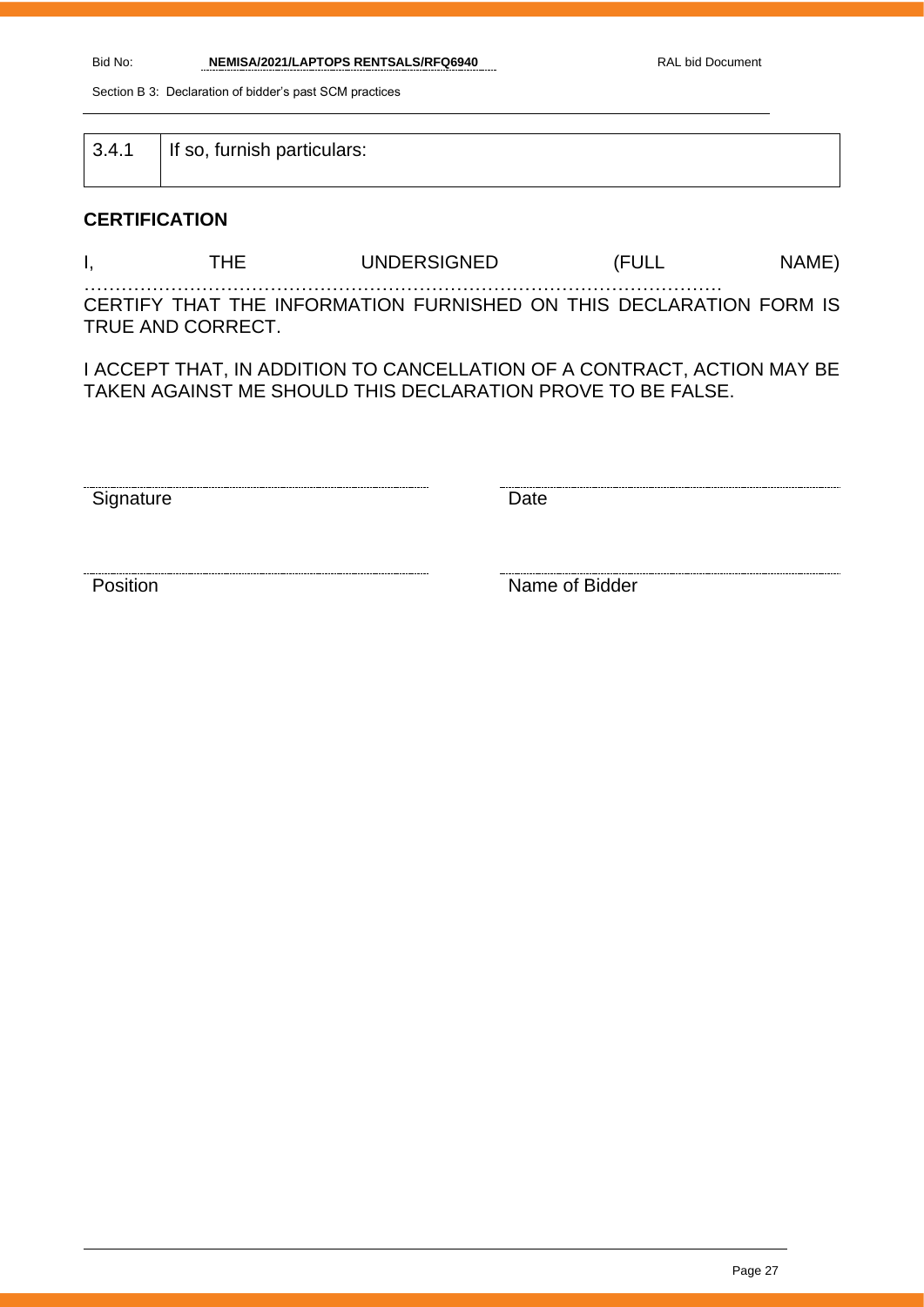Section B 4: Certificate of Independent Bid Determination

#### **CERTIFICATE OF INDEPENDENT BID DETERMINATION Return as Part 5**

I, the undersigned, in submitting the accompanying bid:

NEMISA/2021/LAPTOPS RENTSALS/RFQ6940 – RENTALS FOR 90 LAPTOPS WITH INSURANCE FOR A PERIOD OF 6 MONTHS

(Bid Number and Description)

in response to the invitation for the bid made by:

#### **NEMISA**

(Name of Institution)

do hereby make the following statements that I certify to be true and complete in every respect:

I certify, on behalf of: \_\_\_\_\_\_\_\_\_\_\_\_\_\_\_\_\_\_\_\_\_\_\_\_\_\_\_\_\_\_\_\_\_\_\_\_\_\_\_\_\_\_\_\_\_\_\_\_\_\_that:

(Name of Bidder)

- 1. I have read and I understand the contents of this Certificate;
- 2. I understand that the accompanying bid will be disqualified if this Certificate is found not to be true and complete in every respect;
- 3. I am authorized by the bidder to sign this Certificate, and to submit the accompanying bid, on behalf of the bidder;
- 4. Each person whose signature appears on the accompanying bid has been authorized by the bidder to determine the terms of, and to sign the bid, on behalf of the bidder;
- 5. For the purposes of this Certificate and the accompanying bid, I understand that the word "competitor" shall include any individual or organization, other than the bidder, whether or not affiliated with the bidder, who:
	- $\Box$  has been requested to submit a bid in response to this bid invitation;
	- $\Box$  could potentially submit a bid in response to this bid invitation, based on their qualifications, abilities or experience; and
	- $\Box$  provides the same goods and services as the bidder and/or is in the same line of business as the bidder
- 6. The bidder has arrived at the accompanying bid independently from, and without consultation, communication, agreement or arrangement with any competitor. However communication between partners in a joint venture or consortium<sup>4</sup> will not be construed as collusive bidding.

<sup>4</sup> Joint venture or Consortium means an association of persons for the purpose of combining their expertise, property, capital, efforts, skill and knowledge in an activity for the execution of a contract.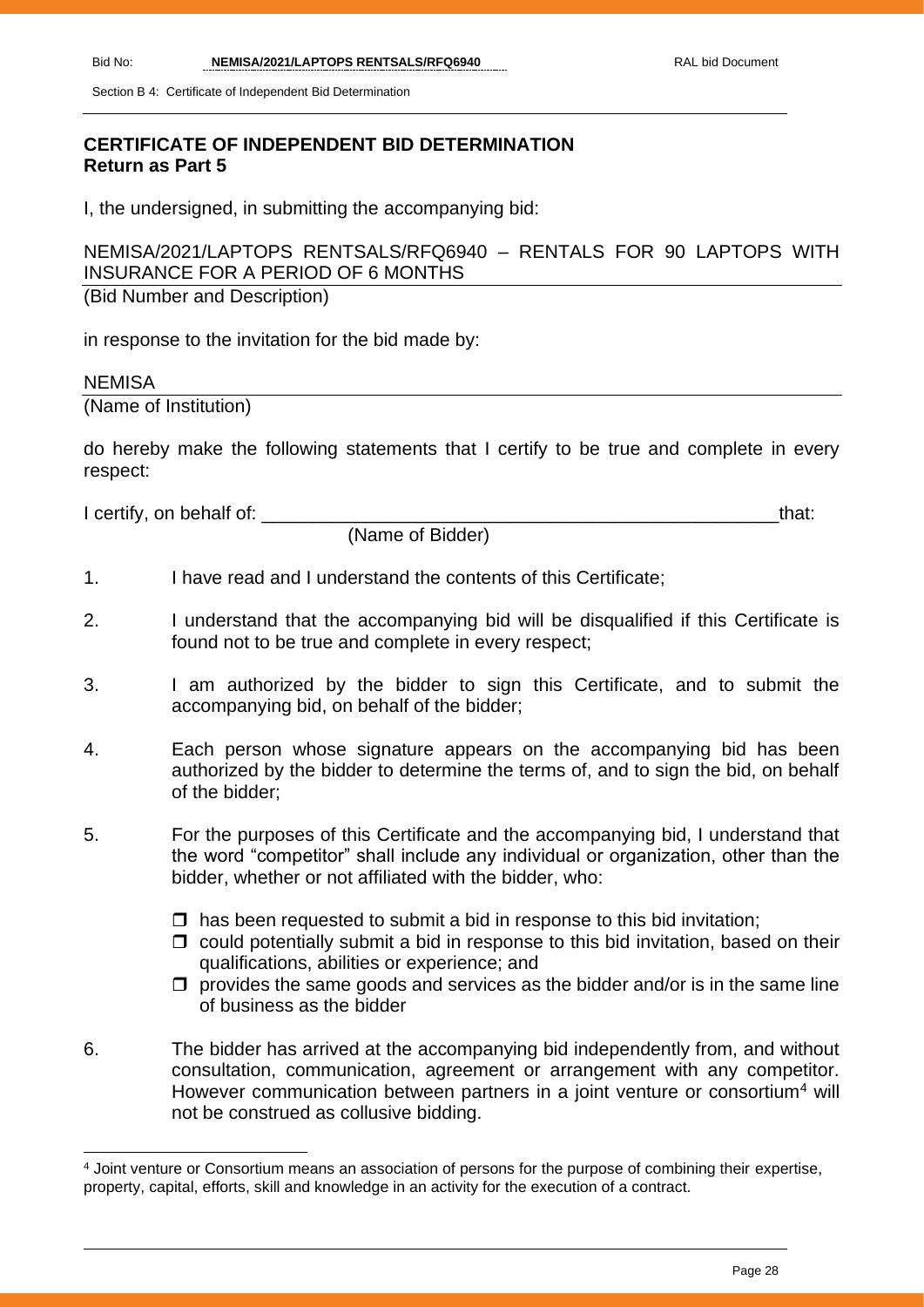Section B 4: Certificate of Independent Bid Determination

- 7. In particular, without limiting the generality of paragraphs 6 above, there has been no consultation, communication, agreement or arrangement with any competitor regarding:
	- $\square$  prices:
	- $\Box$  geographical area where product or service will be rendered (market allocation)
	- $\Box$  methods, factors or formulas used to calculate prices;
	- $\Box$  the intention or decision to submit or not to submit, a bid;
	- $\Box$  the submission of a bid which does not meet the specifications and conditions of the bid; or
	- $\Box$  bidding with the intention not to win the bid.
- 8. In addition, there have been no consultations, communications, agreements or arrangements with any competitor regarding the quality, quantity, specifications and conditions or delivery particulars of the products or services to which this bid invitation relates.
- 9. The terms of the accompanying bid have not been, and will not be, disclosed by the bidder, directly or indirectly, to any competitor, prior to the date and time of the official bid opening or of the awarding of the contract.
- 10. I am aware that, in addition and without prejudice to any other remedy provided to combat any restrictive practices related to bids and contracts, bids that are suspicious will be reported to the Competition Commission for investigation and possible imposition of administrative penalties in terms of section 59 of the Competition Act No 89 of 1998 and or may be reported to the National Prosecuting Authority (NPA) for criminal investigation and or may be restricted from conducting business with the public sector for a period not exceeding ten (10) years in terms of the Prevention and Combating of Corrupt Activities Act No 12 of 2004 or any other applicable legislation.

| Signature       | Date |                |
|-----------------|------|----------------|
| <b>Position</b> |      | Name of Bidder |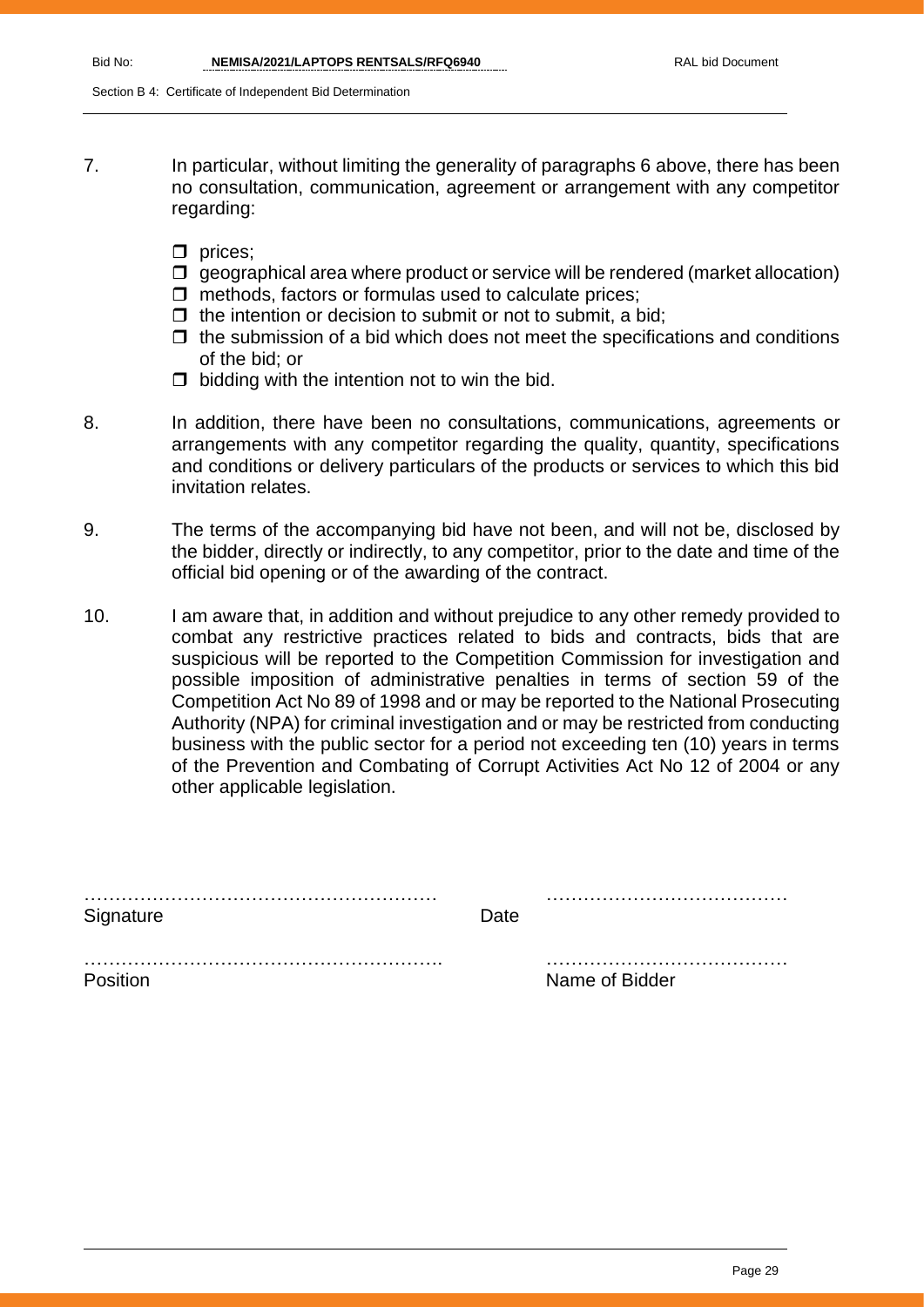#### **PREFERENCE POINTS CLAIM FORM IN TERMS OF THE PREFERENTIAL PROCUREMENT REGULATIONS 2017**

#### **Return as Part 6**

**NB: BEFORE COMPLETING THIS FORM, BIDDERS MUST STUDY THE GENERAL CONDITIONS, DEFINITIONS AND DIRECTIVES APPLICABLE IN RESPECT OF B-BBEE, AS PRESCRIBED IN THE PREFERENTIAL PROCUREMENT REGULATIONS, 2017.** 

#### **1. GENERAL CONDITIONS**

- 1.1 The following preference point systems are applicable to all bids:
	- the 80/20 system for requirements with a Rand value of up to R50 000 000 (all applicable taxes included); and
	- the 90/10 system for requirements with a Rand value above R50 000 000 (all applicable taxes included).
- 1.2 The value of this bid is estimated to not exceed R50 000 000 (all applicable taxes included) and therefore the 80/20 preference point system shall be applicable;
- 1.3 Points for this bid shall be awarded for:
	- (a) Price; and
	- (b) B-BBEE Status Level of Contributor.
- 1.4 The maximum points for this bid are allocated as follows:

|                                                   | <b>POINTS</b> |
|---------------------------------------------------|---------------|
| <b>PRICE</b>                                      | 80            |
| <b>B-BBEE Status Level of Contributor</b>         | 20            |
| Total points for Price and B-BBEE must not exceed | 100           |

- 1.5 Failure on the part of a bidder to submit proof of B-BBEE Status level of contributor together with the bid, will be interpreted to mean that preference points for B-BBEE status level of contribution are not claimed.
- 1.6 The purchaser reserves the right to require of a bidder, either before a bid is adjudicated or at any time subsequently, to substantiate any claim in regard to preferences, in any manner required by the purchaser.

#### **2. DEFINITIONS**

- (a) **"B-BBEE"** means broad-based black economic empowerment as defined in section 1 of the Broad-Based Black Economic Empowerment Act;
- (b) "**B-BBEE status level of contributor"** means the B-BBEE status of an entity in terms of a code of good practice on black economic empowerment, issued in terms of section 9(1) of the Broad-Based Black Economic Empowerment Act;
- (c) **"bid"** means a written offer in a prescribed or stipulated form in response to an invitation by an organ of state for the provision of goods or services, through price quotations, advertised competitive bidding processes or proposals;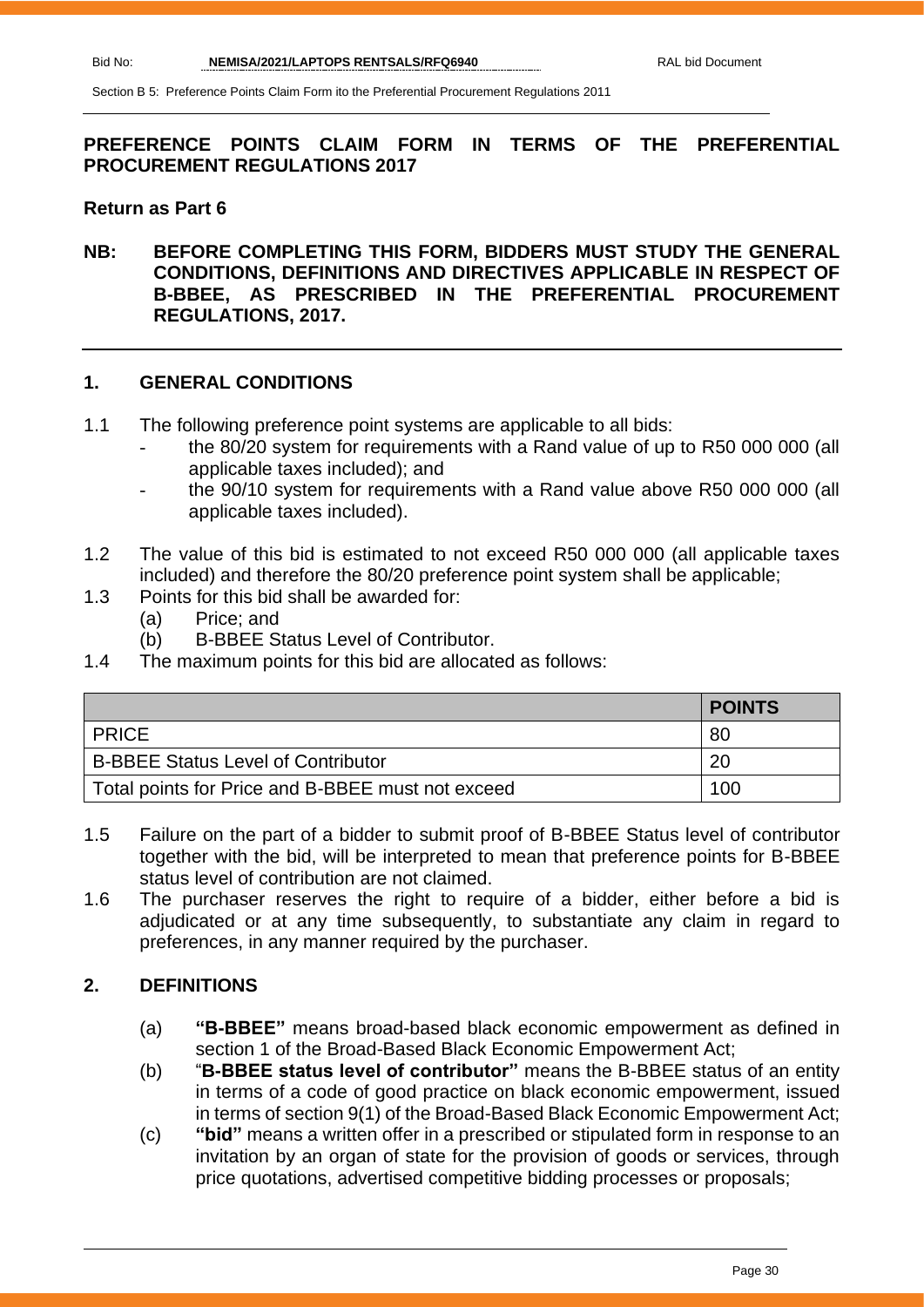- (d) **"Broad-Based Black Economic Empowerment Act"** means the Broad-Based Black Economic Empowerment Act, 2003 (Act No. 53 of 2003);
- (e) **"EME"** means an Exempted Micro Enterprise in terms of a code of good practice on black economic empowerment issued in terms of section 9 (1) of the Broad-Based Black Economic Empowerment Act;
- (f) **"functionality"** means the ability of a tenderer to provide goods or services in accordance with specifications as set out in the tender documents.
- (g) **"prices"** includes all applicable taxes less all unconditional discounts;
- (h) **"proof of B-BBEE status level of contributor"** means:
	- 1) B-BBEE Status level certificate issued by an authorized body or person;
	- 2) A sworn affidavit as prescribed by the B-BBEE Codes of Good Practice;
		- 3) Any other requirement prescribed in terms of the B-BBEE Act;
- (i) **"QSE"** means a qualifying small business enterprise in terms of a code of good practice on black economic empowerment issued in terms of section 9 (1) of the Broad-Based Black Economic Empowerment Act;
- *(j)* **"rand value"** means the total estimated value of a contract in Rand, calculated at the time of bid invitation, and includes all applicable taxes;

#### **3. POINTS AWARDED FOR PRICE**

#### **3.1 THE 80/20 OR 90/10 PREFERENCE POINT SYSTEMS**

A maximum of 80 or 90 points is allocated for price on the following basis:

#### **80/20 or 90/10**

J

 $\overline{\phantom{a}}$ J  $\left(1-\frac{Pt-P\min}{P}\right)$  $\setminus$  $=80\left(1-\frac{Pt-}{\right)$ min  $80\left(1-\frac{Pt-P\min}{\sum_{i=1}^{n}H_i}\right)$ *P*  $P_s = 80 \left( 1 - \frac{Pt - P}{r} \right)$ or  $Ps = 90 \left| 1 - \frac{I l}{R} \right|$  $\left(1-\frac{Pt-P\min}{P}\right)$  $\setminus$  $= 90 \left( 1 - \frac{Pt - }{F} \right)$ min  $90\left(1-\frac{Pt-P\min}{\sum_{i=1}^{n}H_i}\right)$ *P*  $P_s = 90 \left( 1 - \frac{Pt - P}{r} \right)$ 

**Where** 

Ps = Points scored for price of bid under consideration  $Pt =$  Price of bid under consideration Pmin = Price of lowest acceptable bid

#### **4. POINTS AWARDED FOR B-BBEE STATUS LEVEL OF CONTRIBUTOR**

4.1 In terms of Regulation 6 (2) and 7 (2) of the Preferential Procurement Regulations, preference points must be awarded to a bidder for attaining the B-BBEE status level of contribution in accordance with the table below:

| <b>B-BBEE Status Level of Contributor</b> | <b>Number of points</b><br>(90/10 system) | <b>Number of points</b><br>(80/20 system) |
|-------------------------------------------|-------------------------------------------|-------------------------------------------|
|                                           |                                           |                                           |
|                                           |                                           | 18                                        |
|                                           |                                           |                                           |
|                                           |                                           | 1 ຕ                                       |
|                                           |                                           |                                           |
|                                           |                                           |                                           |
|                                           |                                           |                                           |
|                                           |                                           |                                           |
| Non-compliant contributor                 |                                           |                                           |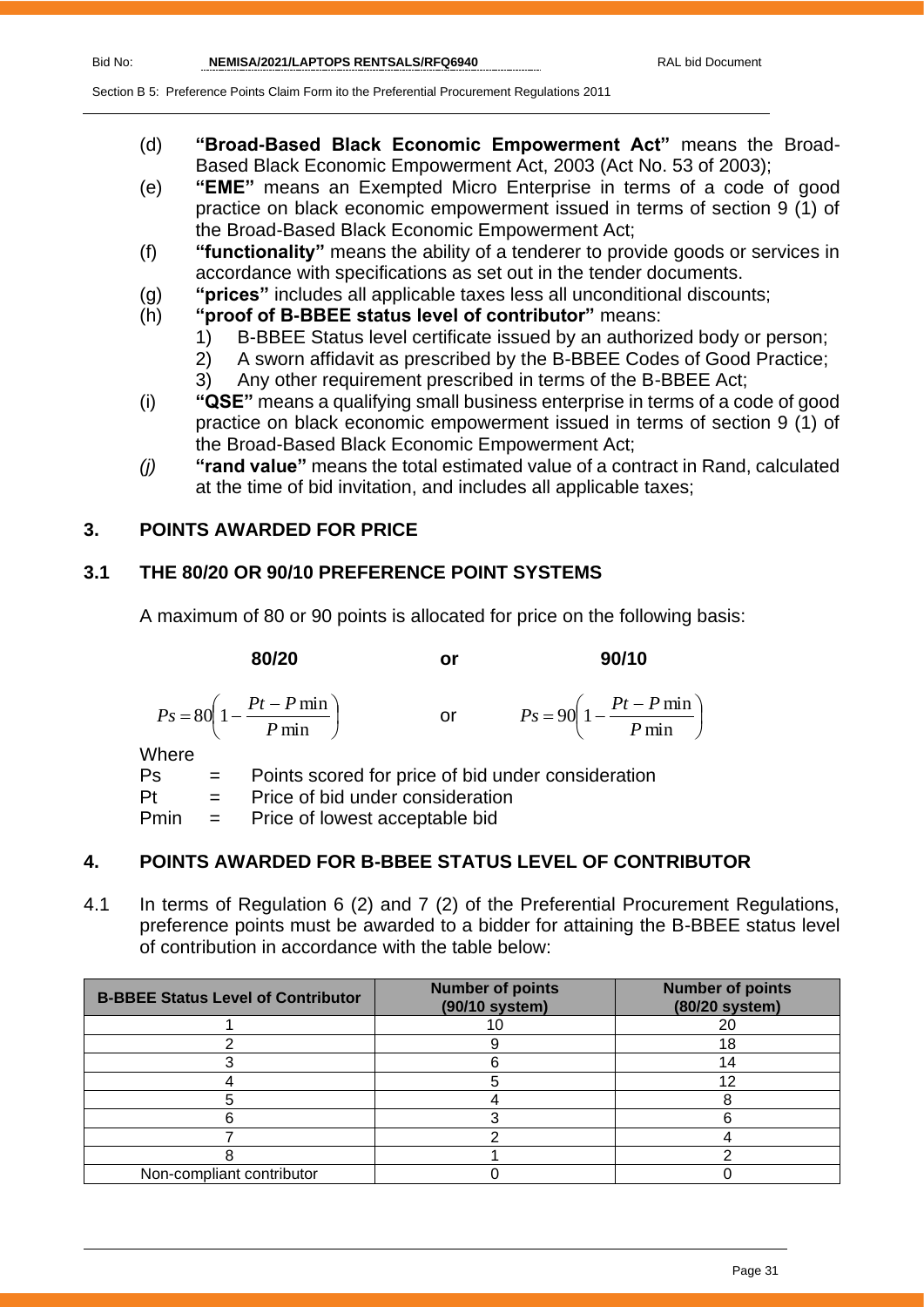#### **5. BID DECLARATION**

5.1 Bidders who claim points in respect of B-BBEE Status Level of Contribution must complete the following:

#### **6. B-BBEE STATUS LEVEL OF CONTRIBUTOR CLAIMED IN TERMS OF PARAGRAPHS 1.4 AND 4.1**

6.1 B-BBEE Status Level of Contributor: = ………….…… (maximum of 10 or 20 points) (Points claimed in respect of paragraph 6.1 must be in accordance with the table reflected in paragraph 4.1 and must be substantiated by relevant proof of B-BBEE status level of contributor.

#### **7. SUB-CONTRACTING**

7.1 Will any portion of the contract be sub-contracted?

#### **(***Tick applicable box***)**

|--|--|--|

- 7.1.1 If yes, indicate:
	- i) What percentage of the contract will be subcontracted? ..........................%
	- ii) The name of the sub-contractor …………………..………….…………………….
	- iii) The B-BBEE status level of the sub-contractor .................................…………..
	- iv) Whether the sub-contractor is an EME or QSE

#### *(Tick applicable box***)**

| -5 |
|----|
|----|

v) Specify, by ticking the appropriate box, if subcontracting with an enterprise in terms of the Preferential Procurement Regulations,2017:

| Designated Group: An EME or QSE which is at last 51% owned by:    | <b>EME</b> | <b>QSE</b> |
|-------------------------------------------------------------------|------------|------------|
| <b>Black people</b>                                               |            |            |
| Black people who are youth                                        |            |            |
| Black people who are women                                        |            |            |
| <b>Black people with disabilities</b>                             |            |            |
| Black people living in rural or underdeveloped areas or townships |            |            |
| Cooperative owned by black people                                 |            |            |
| Black people who are military veterans                            |            |            |
| OR                                                                |            |            |
| Any EME                                                           |            |            |
| Any QSE                                                           |            |            |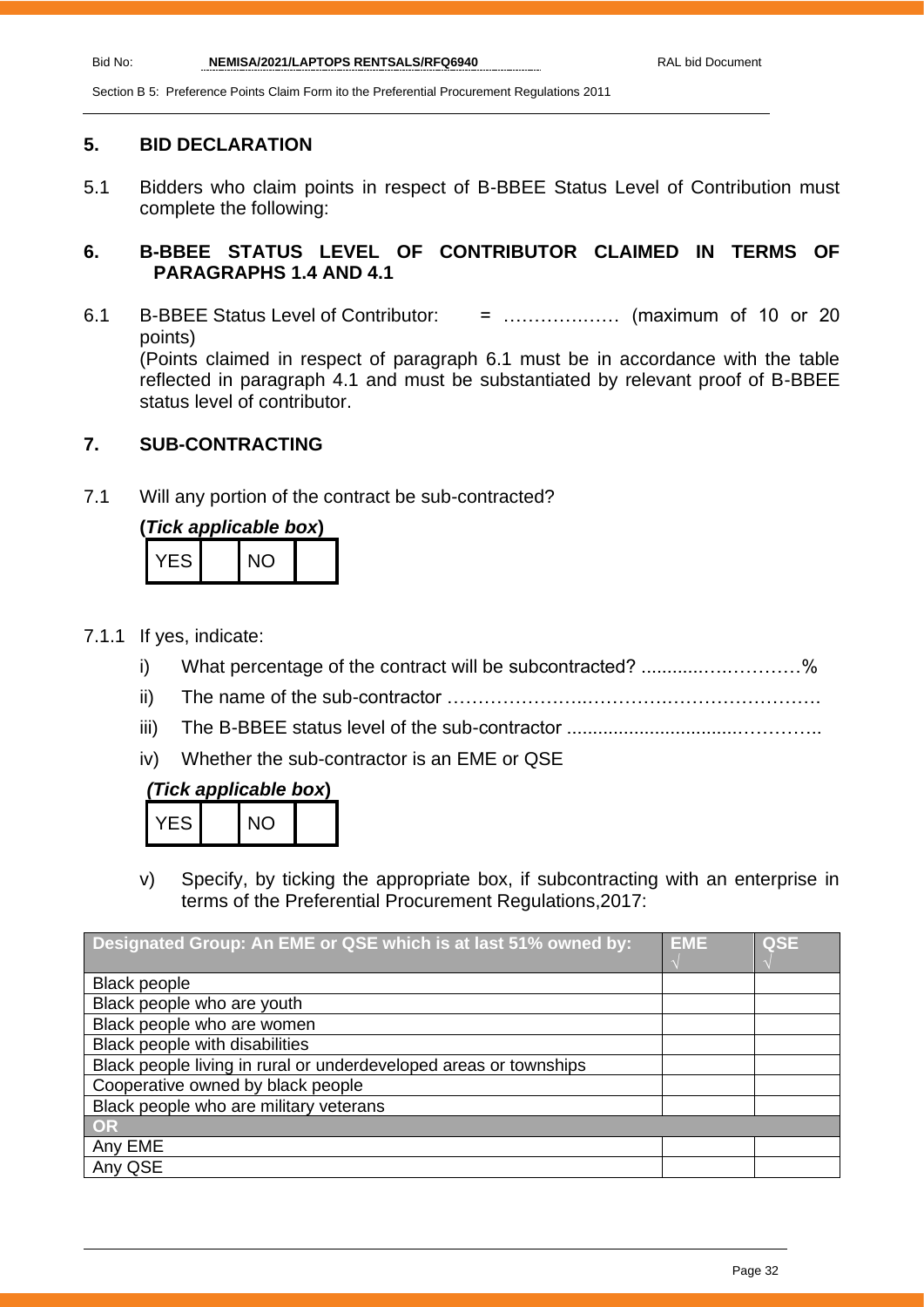### 8. **DECLARATION WITH REGARD TO COMPANY/ FIRM**

- 8.1 Name of company/firm: ….……………………………………………………………….
- 8.2 VAT registration number: …..……………………………….……………………………
- 8.3 Company registration number: ……….……..…………….…………………………….
- 8.4 TYPE OF COMPANY/ FIRM

#### **(***Tick applicable box***)**

- □ Partnership/ Joint Venture/ Consortium
- □ One person business/ sole propriety
- D Close corporation
- D Company
- (Pty) Limited

#### 8.5 DESCRIBE PRINCIPAL BUSINESS ACTIVITIES

……………………………………………………………………………………………… ……………………………………………………………………………………………… ……………………………………………………………………………………………… ………………………………………………………………………………………….…..

#### 8.6 COMPANY CLASSIFICATION

#### **(***Tick applicable box***)**

- Manufacturer
- Supplier
- D Professional service provider
- $\Box$  Other service providers, e.g. transporter, etc.
- 8.7 Total number of years the company/firm has been in business: …..…………………
- 8.8 I/ we, the undersigned, who is/ are duly authorised to do so on behalf of the company/firm, certify that the points claimed, based on the B-BBE status level of contributor indicated in paragraphs 1.4 and 6.1 of the foregoing certificate, qualifies the company/ firm for the preference(s) shown and I/ we acknowledge that:
	- i) The information furnished is true and correct;
	- ii) The preference points claimed are in accordance with the General Conditions as indicated in paragraph 1 of this form;
	- iii) In the event of a contract being awarded as a result of points claimed as shown in paragraphs 1.4 and 6.1, the contractor may be required to furnish documentary proof to the satisfaction of the purchaser that the claims are correct;
	- iv) If the B-BBEE status level of contributor has been claimed or obtained on a fraudulent basis or any of the conditions of contract have not been fulfilled, the purchaser may, in addition to any other remedy it may have –
		- (a) disqualify the person from the bidding process;
		- (b) recover costs, losses or damages it has incurred or suffered as a result of that person's conduct;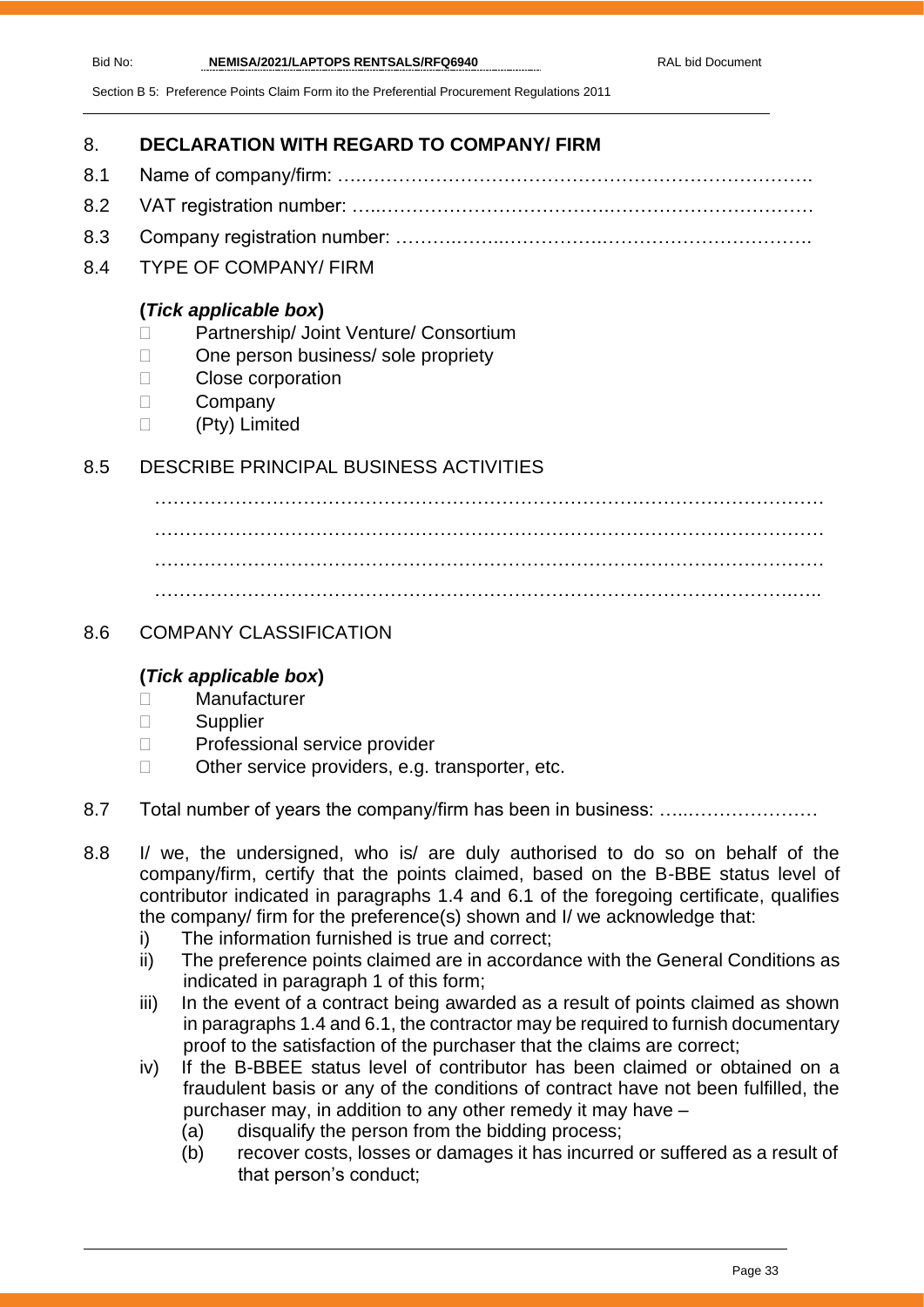- (c) cancel the contract and claim any damages which it has suffered as a result of having to make less favourable arrangements due to such cancellation;
- (d) recommend that the bidder or contractor, its shareholders and directors, or only the shareholders and directors who acted on a fraudulent basis, be restricted by the National Treasury from obtaining business from any organ of state for a period not exceeding 10 years, after the *audi alteram partem* (hear the other side) rule has been applied; and
- (e) forward the matter for criminal prosecution.

| <b>WITNESSES</b> |                                 |
|------------------|---------------------------------|
| $\mathbf 1$ .    | .<br>SIGNATURE(S) OF BIDDERS(S) |
| .                | DATE:                           |
|                  |                                 |
| 2.               | <b>ADDRESS:</b>                 |
|                  |                                 |
|                  |                                 |
|                  |                                 |
|                  |                                 |
|                  |                                 |
|                  |                                 |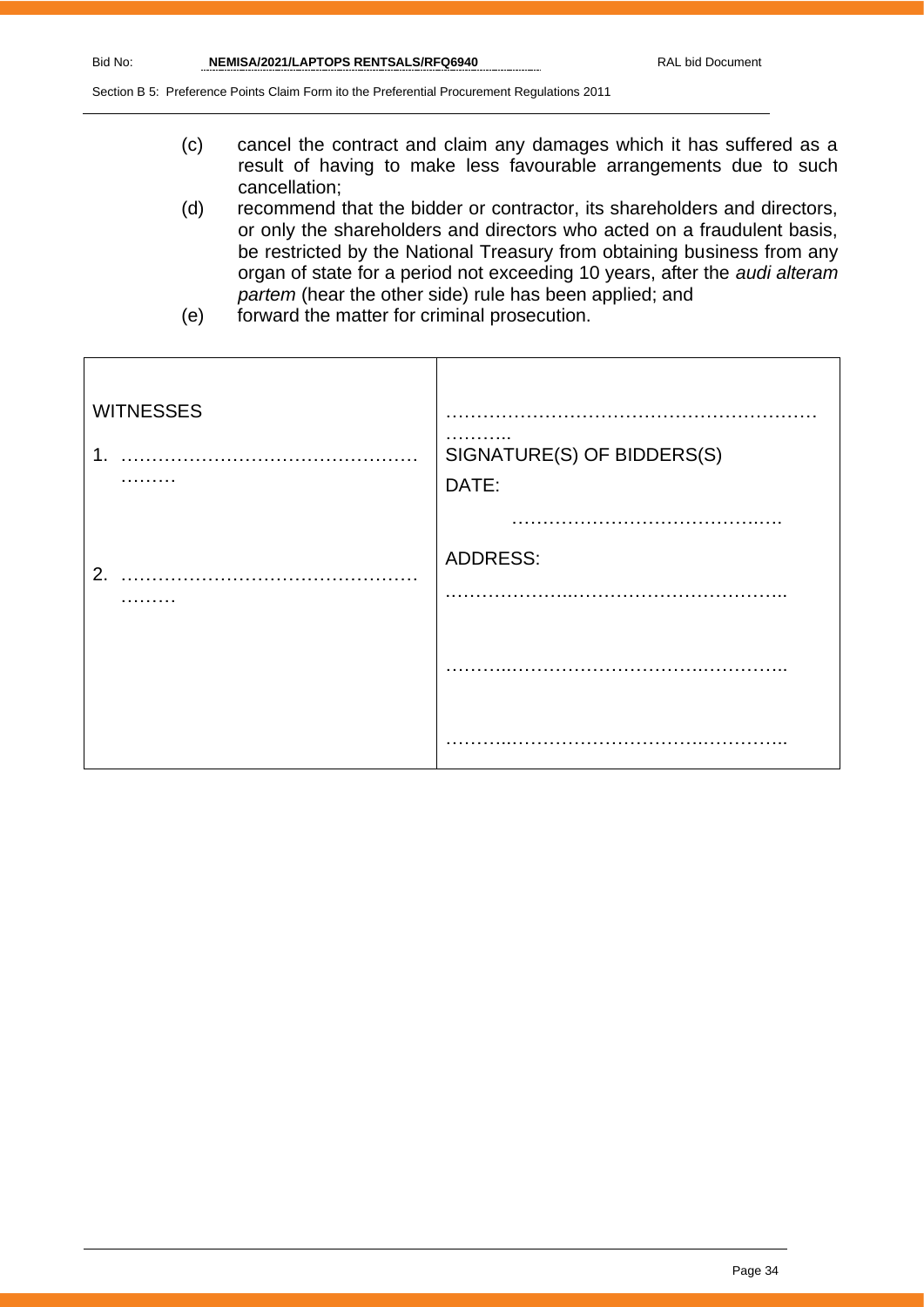Section B 6: Invitation to Bid

#### **INVITATION TO BID Return as Part 7**

#### **YOU ARE HEREBY INVITED TO BID FOR REQUIREMENT OF NEMISA**

| <b>BID</b><br>NO.                                                | NEMISA/2021/LAPTOPS<br>' RENTSALS/RFQ6940 | <b>DATE</b> | <b>CLOSING</b>   Monday 21 June   CLOSING<br>-2021 | <b>TIME</b> | 11:00 |
|------------------------------------------------------------------|-------------------------------------------|-------------|----------------------------------------------------|-------------|-------|
| ∣ RENTALS FOR 90 LAPTOPS WITH INSURANCE FOR A PERIOD OF 6 MONTHS |                                           |             |                                                    |             |       |

**All Bidders must furnish the following particulars and include it in their submission (Failure to do so may result in your bid being disqualified)**

| Name<br>Bidder:                | of            |                 |                                                   |        |               |                                  |           |  |
|--------------------------------|---------------|-----------------|---------------------------------------------------|--------|---------------|----------------------------------|-----------|--|
| Postal<br>address:             |               |                 |                                                   |        |               |                                  |           |  |
| <b>Street</b><br>address:      |               |                 |                                                   |        |               |                                  |           |  |
|                                |               |                 |                                                   |        |               |                                  |           |  |
| Telephone<br>number:           |               | Code            |                                                   | Number |               |                                  |           |  |
| Cellular number:               |               |                 |                                                   |        |               |                                  |           |  |
| Facsimile<br>number:           |               | Code            |                                                   | Number |               |                                  |           |  |
| e-Mail address:                |               |                 |                                                   |        |               |                                  |           |  |
| <b>VAT Registration</b><br>No: |               |                 |                                                   |        |               |                                  |           |  |
|                                |               |                 | TAX COMPLIANCE REQUIREMENTS (Tick applicable box) |        |               |                                  |           |  |
| Printed<br><b>TCS</b>          |               | <b>SARS PIN</b> |                                                   |        | <b>CSD No</b> |                                  |           |  |
|                                |               |                 | PROOF OF B-BBEE STATUS LEVEL SUBMITTED?           |        | <b>YES</b>    |                                  | <b>NO</b> |  |
| (Tick applicable box)          |               |                 |                                                   |        |               |                                  |           |  |
| <b>B-BBEE</b><br>Certificate   | <b>Status</b> |                 | Level Verification                                |        | Affidavit     | <b>B-BBEE Status Level Sworn</b> |           |  |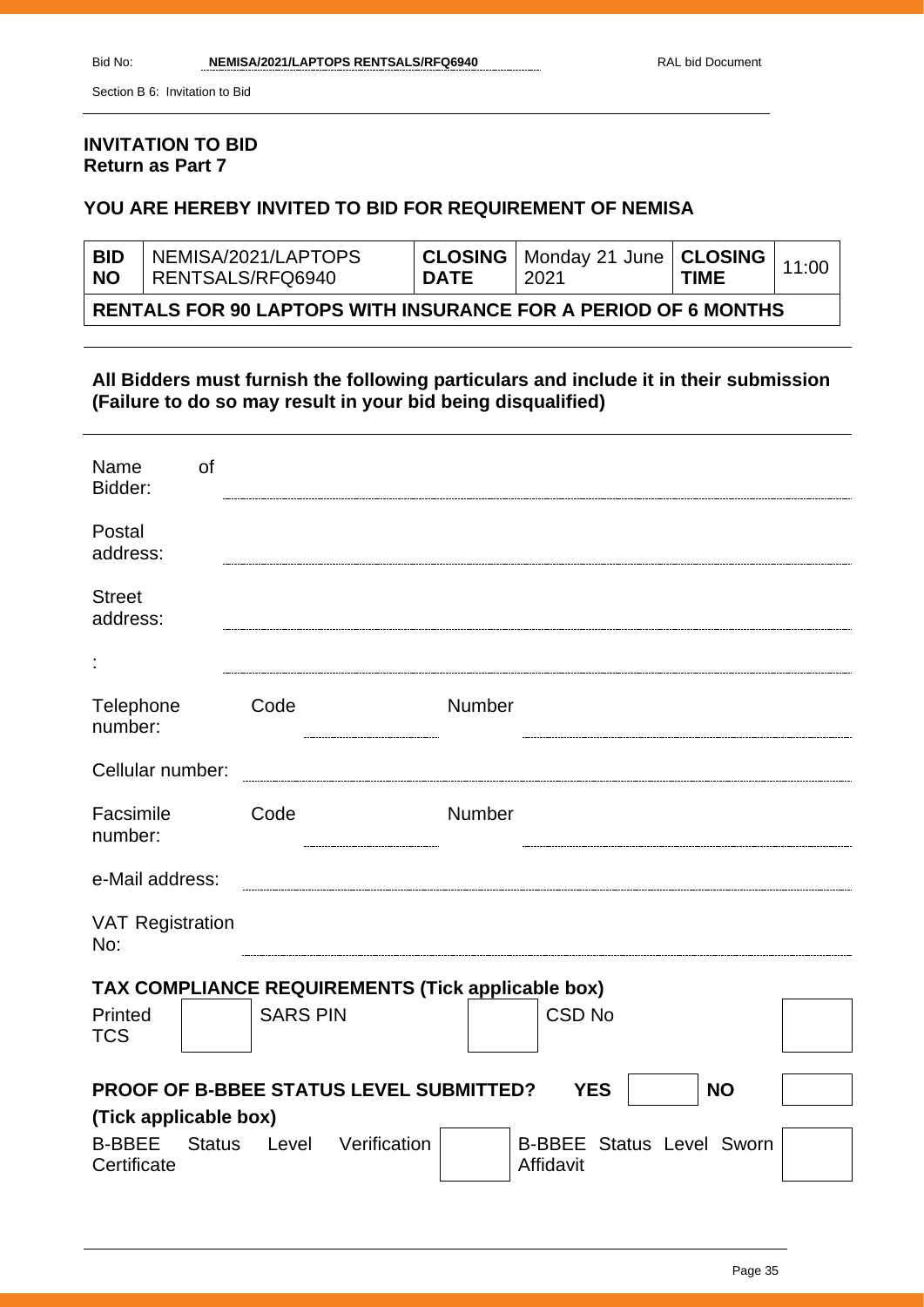Section B 6: Invitation to Bid

#### WHO WAS THE CERTIFICATE ISSUED BY? **(Tick applicable box)**

An Accounting Officer as contemplated in the Close Corporation Act (CCA)?

A verification Agency accredited by the South African National Accreditation System (SANAS)?

A registered Auditor?

#### *NOTE: A B-BBEE Status Level Certificate/ Sworn Affidavit (For EMEs or QSEs) must be submitted in order to qualify for preference points for B-BBEE*

#### **Contact details of Bidder's representative:**

| Name<br>Surname      | and  |        |  |
|----------------------|------|--------|--|
| Telephone<br>number: | `oye | Number |  |
| Cellular number:     |      |        |  |
| Facsimile<br>number: | Code | Number |  |
| e-Mail address:      |      |        |  |

#### **Confirmation**

Are you the accredited representative in South Africa for the services **YES / NO** offered by you?

#### **Declaration**

I/ We have examined the information provided in your bid documents and offer to undertake the work prescribed in accordance with the requirements as set out in the bid document. The prices quoted in this bid are valid for the stipulated period. I/ We confirm the availability of the proposed team members. I/ We confirm that this bid will remain binding upon us and may be accepted by you at any time before the expiry date.

Date:

Are you duly authorised to commit the Bidder? **YES / NO**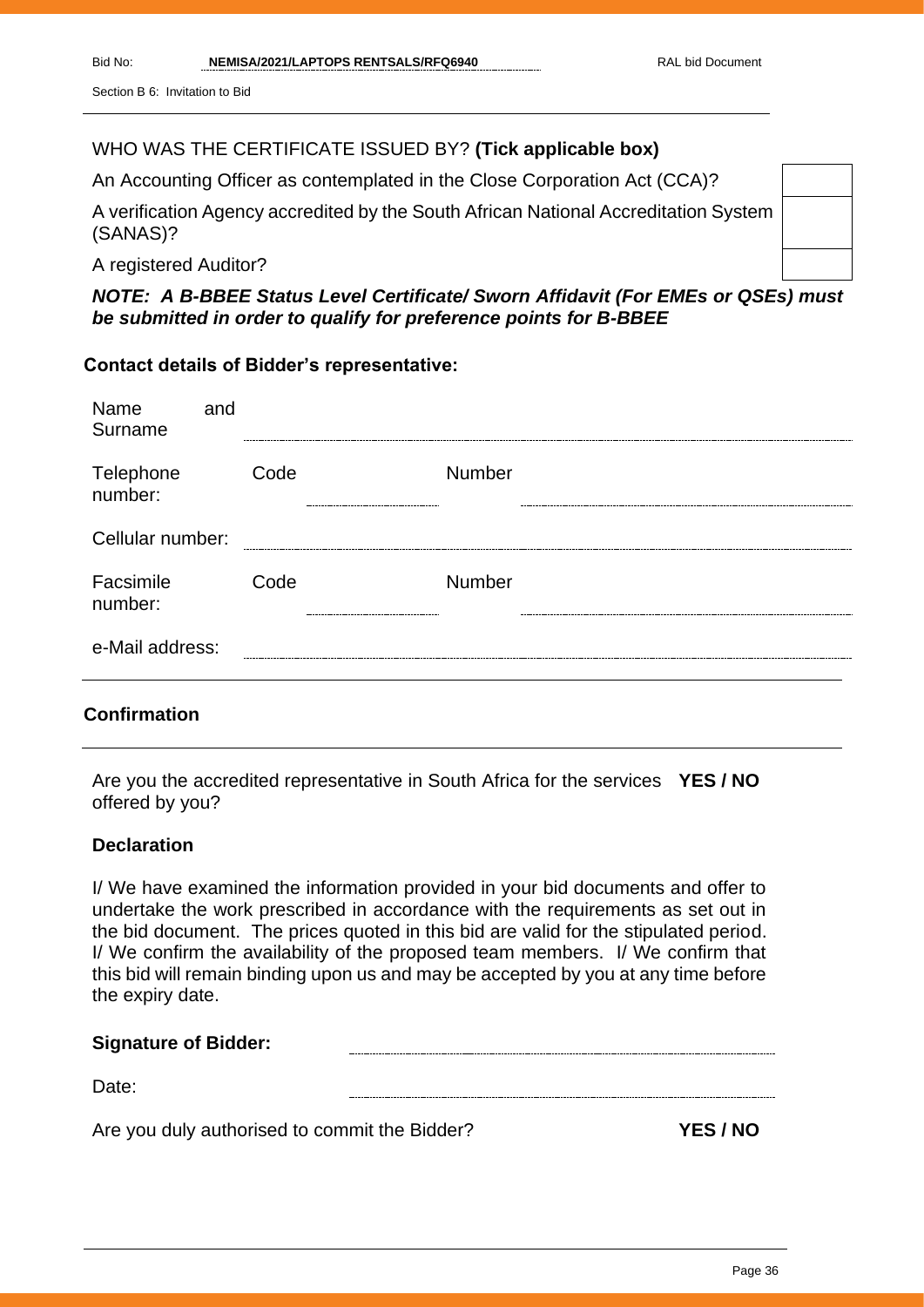| Bid No:                        | NEMISA/2021/LAPTOPS RENTSALS/RFQ6940 |   | RAI bid Document |
|--------------------------------|--------------------------------------|---|------------------|
| Section B 6: Invitation to Bid |                                      |   |                  |
| is signed                      | Capacity under which this bid        |   |                  |
| OF VAT)                        | TOTAL BID PRICE (INCLUSIVE           | R |                  |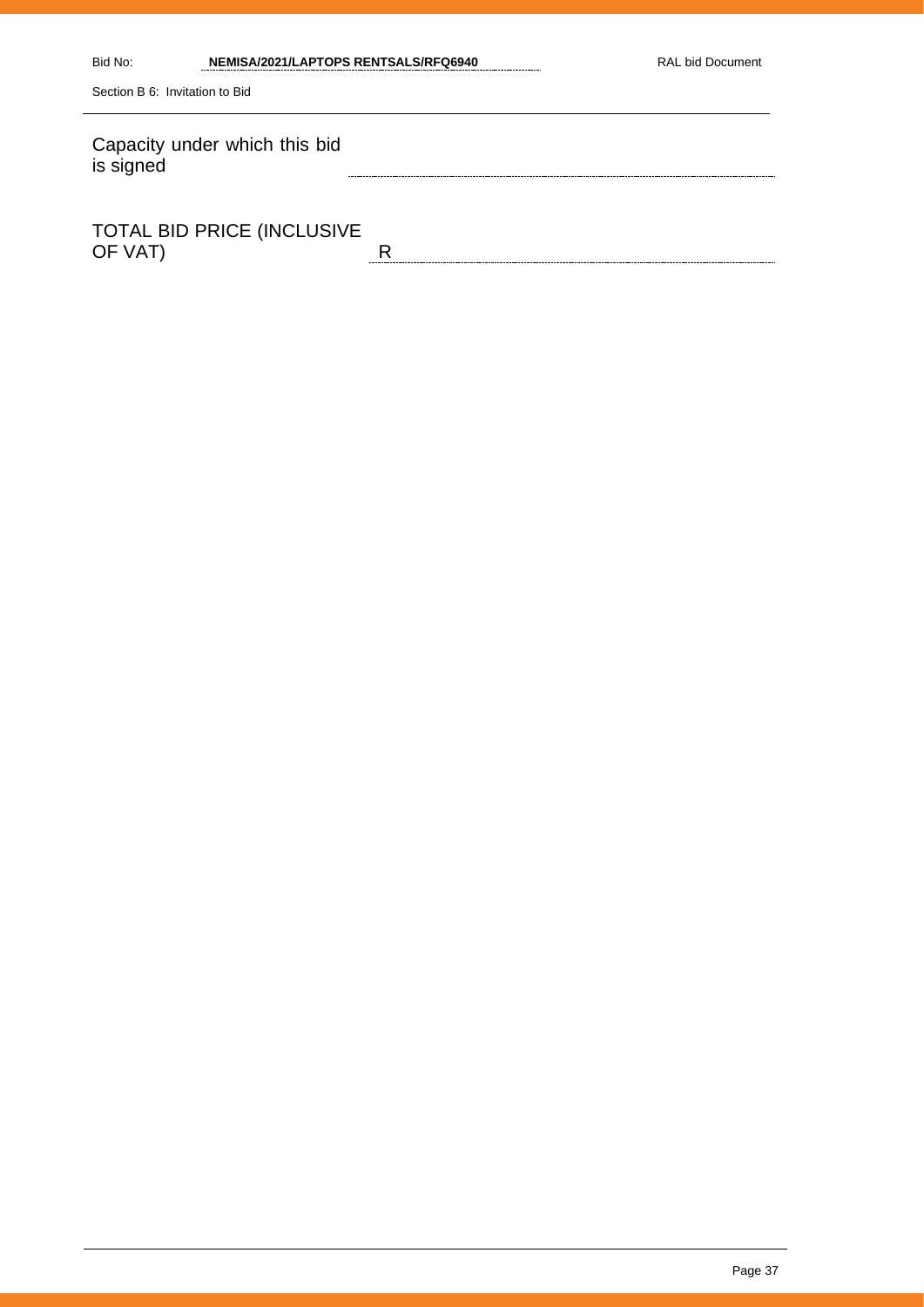Section B 7: Pricing Schedule

#### **PRICING SCHEDULE**

#### **Return as Part 8**

# **NAME OF BIDDER:**

#### **OFFER TO BE VALID FOR 60 DAYS FROM THE CLOSING DATE OF BID**

| <b>No</b>                                                    | <b>Description</b>                                                                         | <b>Unit</b> | Qty | Rate                     | <b>Total</b>              |
|--------------------------------------------------------------|--------------------------------------------------------------------------------------------|-------------|-----|--------------------------|---------------------------|
|                                                              |                                                                                            |             |     | <b>ZAR</b><br>(Excl VAT) | <b>ZAR</b><br>(Excl. VAT) |
|                                                              | Operating system: Windows 10 Pro<br>Processor family: 6th Gen Intel® Core™<br>i5 Processor |             |     |                          |                           |
|                                                              | Memory: 8 GB RAM                                                                           |             |     |                          |                           |
|                                                              | <b>Optical drive: Not required</b>                                                         |             |     |                          |                           |
|                                                              | Internal Storage: 250 GB PCIe® SSD                                                         |             |     |                          |                           |
|                                                              | Display: 39.8 cm (15.6") diagonal FHD<br>Display                                           |             |     |                          |                           |
| 1                                                            | Graphics (integrated): Intel® integrated<br>Graphics                                       |             | 90  |                          |                           |
|                                                              | Camera: HD IR webcam                                                                       |             |     |                          |                           |
|                                                              | Wireless: Integrated Intel® Wi-Fi                                                          |             |     |                          |                           |
|                                                              | Battery type: Long Life 3-cell, 56 Wh Li-<br>ion                                           |             |     |                          |                           |
|                                                              | Energy efficiency: ENERGY STAR®<br>certified                                               |             |     |                          |                           |
|                                                              | <b>Sub Total (Excluding VAT)</b>                                                           |             |     |                          |                           |
|                                                              | Value Added Tax (VAT) @ 15%                                                                |             |     |                          |                           |
| Total (Including VAT) (Carried forward to Invitation to Bid) |                                                                                            |             |     |                          |                           |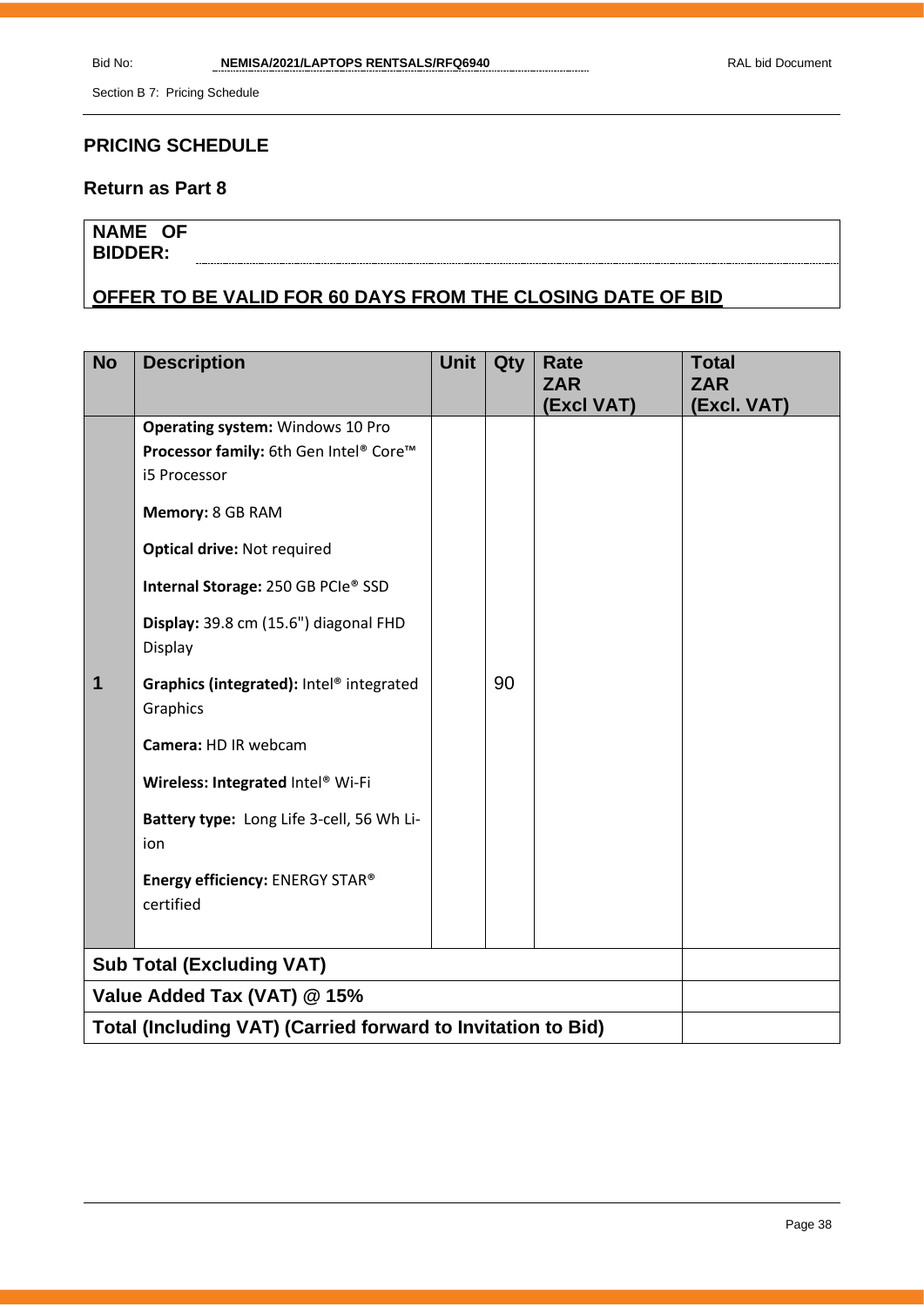Section B 8: Specifications

#### **SPECIFICATIONS FOR RENTALS FOR 90 LAPTOPS WITH INSURANCE FOR A PERIOD OF 6 MONTHS**

#### **Return as Part 9**

Bidders are required to complete the tables below clearly indicating whether it complies with the minimum specifications and if not, to provide full details of the deviation to the specifications.

The completed and signed specifications must be returned with the bid. Failure to submit the completed and signed specifications will deem a bid to be non-responsive.

| <b>TECHNICAL SPECIFICATIONS</b> |                                                                                                                                                                                                                                                                                                |                                             |                                        |  |  |
|---------------------------------|------------------------------------------------------------------------------------------------------------------------------------------------------------------------------------------------------------------------------------------------------------------------------------------------|---------------------------------------------|----------------------------------------|--|--|
|                                 |                                                                                                                                                                                                                                                                                                | <b>Comply with minimum</b><br>requirements? |                                        |  |  |
| <b>No</b>                       | <b>Description</b>                                                                                                                                                                                                                                                                             | Yes/<br><b>No</b>                           | If No (supply details<br>of deviation) |  |  |
|                                 | <b>Operating system: Windows 10 Pro</b><br>Processor family: 6th Gen Intel® Core™ i5 Processor                                                                                                                                                                                                 |                                             |                                        |  |  |
|                                 | Memory: 8 GB RAM                                                                                                                                                                                                                                                                               |                                             |                                        |  |  |
|                                 | <b>Optical drive: Not required</b>                                                                                                                                                                                                                                                             |                                             |                                        |  |  |
|                                 | Internal Storage: 250 GB PCIe® SSD                                                                                                                                                                                                                                                             |                                             |                                        |  |  |
|                                 | Display: 39.8 cm (15.6") diagonal FHD Display                                                                                                                                                                                                                                                  |                                             |                                        |  |  |
|                                 | Graphics (integrated): Intel® integrated Graphics                                                                                                                                                                                                                                              |                                             |                                        |  |  |
|                                 | Camera: HD IR webcam                                                                                                                                                                                                                                                                           |                                             |                                        |  |  |
|                                 | Wireless: Integrated Intel® Wi-Fi                                                                                                                                                                                                                                                              |                                             |                                        |  |  |
|                                 | Battery type: Long Life 3-cell, 56 Wh Li-ion                                                                                                                                                                                                                                                   |                                             |                                        |  |  |
|                                 | Energy efficiency: ENERGY STAR® certified                                                                                                                                                                                                                                                      |                                             |                                        |  |  |
|                                 | <b>ADDITIONAL REQUIREMENTS</b><br><b>Insurance and Tech Support</b><br>Notebook insurance against theft and damage (Insurance<br>schedule to be included in the proposal indicating excess<br>amounts stipulated in Rands)<br><b>HDD Data Wipe</b><br>Telephonic support during business hours |                                             |                                        |  |  |
|                                 | Next business day hardware support/replacement                                                                                                                                                                                                                                                 |                                             |                                        |  |  |